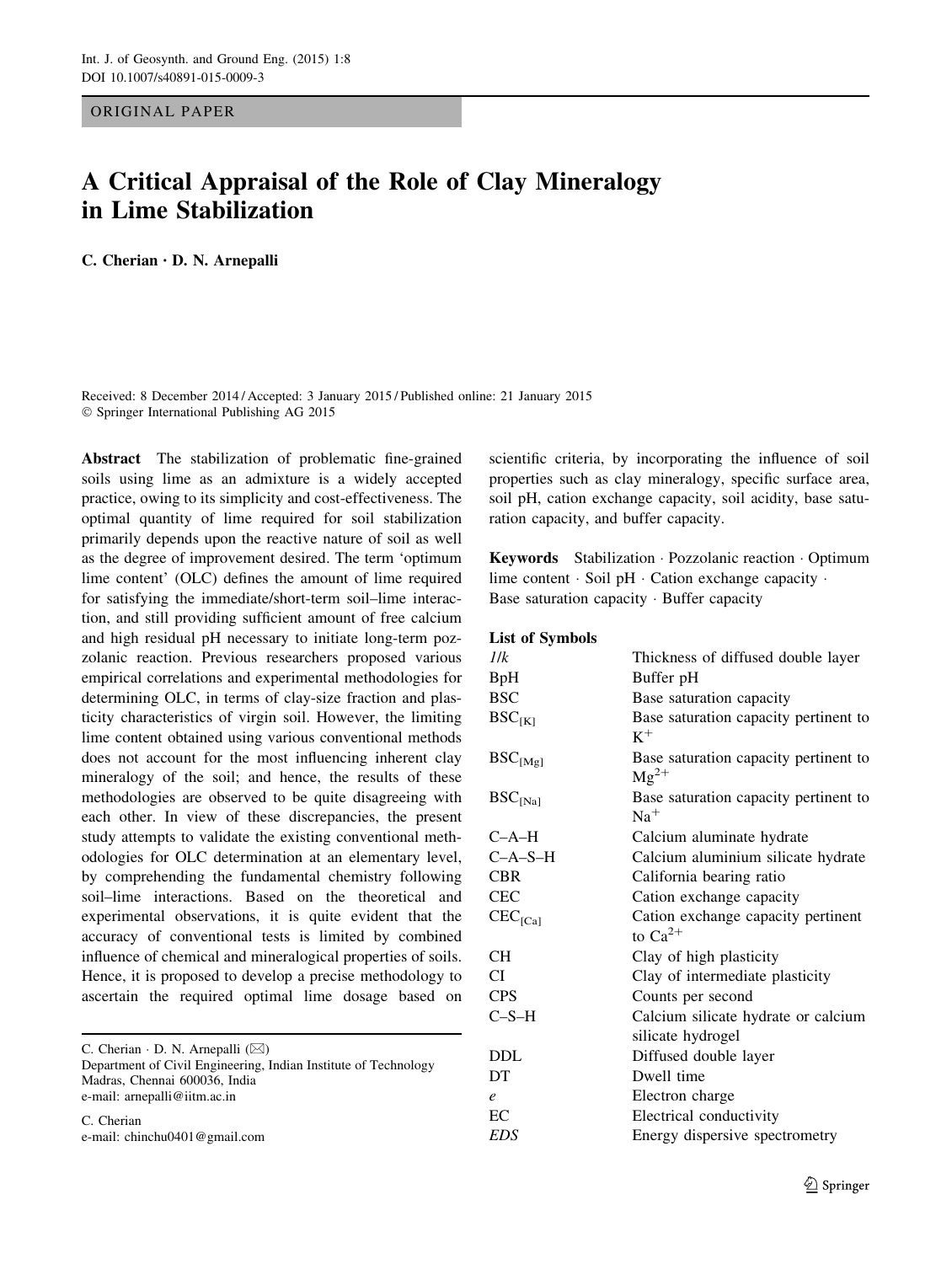| <b>EGME</b>              | Ethylene glycol monoethyl ether                                      |
|--------------------------|----------------------------------------------------------------------|
| EM                       | Electrophoretic mobility at specified                                |
|                          | temperature                                                          |
| G                        | Specific gravity                                                     |
| <b>ICDD</b>              | International Centre for Diffraction                                 |
|                          | Data                                                                 |
| ICL                      | Initial consumption of lime                                          |
| K                        | Boltzmann constant                                                   |
| KT                       | Kaolinite                                                            |
| $L_{\rm m}$              | Lime fixation point                                                  |
| LS                       | Live seconds                                                         |
| <b>NBT</b>               | Sodium bentonite                                                     |
| <b>OLC</b>               | Optimum lime content                                                 |
| $pH_{pzc}$               | pH value corresponding to point of                                   |
|                          | zero charge                                                          |
| pzc                      | Point of zero charge                                                 |
| SC                       | Sandy clay                                                           |
| <b>SEM</b>               | Scanning electron microscope                                         |
| <b>SSA</b>               | Specific surface area                                                |
| <b>SSA<sub>KT</sub></b>  | Specific surface area of kaolinite                                   |
| <b>SSANBT</b>            | Specific surface area of sodium                                      |
|                          | bentonite                                                            |
| $SSA_{SC}$               | Specific surface area of sandy clay                                  |
| T                        | Absolute temperature                                                 |
| TBSC                     | Total base saturation capacity                                       |
| $TBSC_{[Na,~K,~Ca,~Mg]}$ | Total base saturation capacity                                       |
|                          | pertinent to Na <sup>+</sup> , K <sup>+</sup> , Ca <sup>2+</sup> and |
|                          | $Mg^{2+}$                                                            |
| <b>TEM</b>               | Transmission electron microscope                                     |
| $V_{\rm t}$              | Viscosity of suspending liquid                                       |
| <b>XRD</b>               | X-ray diffraction                                                    |
| <b>XRF</b>               | X-ray fluorescence                                                   |
| ZP                       | Zeta potential                                                       |
| ε                        | Dielectric constant of water                                         |
| $\varepsilon_0$          | Dielectric permittivity of vacuum                                    |
| $\varepsilon_{\rm t}$    | Dielectric constant                                                  |
| ζ                        | Zeta potential                                                       |
| $\eta_0$                 | Ion concentration                                                    |
| v                        | Cation valence                                                       |

#### Introduction

Before the discovery of Portland cement, the most effective and most popular cementitious material known to man was lime. This fact is evident from the widespread distribution of lime-based mortars and concrete found in ancient structures. It is not possible to pinpoint the earliest users of lime in construction; however, it can be presumed that the ancient Greeks, Romans, Persians, Indians, Egyptians and Chinese were familiar with the usage of lime for construction purposes [\[1](#page-17-0)]. In addition to its role as a construction material, lime in the form of quick- and hydratedlime is also used as an admixture for soil stabilization, in order to enhance the workability, strength, stiffness and durability of majority of fine-grained soils. The history of lime stabilized soil in the current century can probably be divided into two stages; i.e., before and after the Second World War [\[1](#page-17-0)]. Before the war, use of lime in arid and semiarid regions of developing nations was popular owing to ease of application and relatively low cost. Post-war, with the progress in modern technology and development of sophisticated analytical and laboratory methods, more comprehensive information related to soil–lime–water system was revealed; as a result, production of lime increased dramatically. In the present days, use of lime in many tropical countries is very popular owing to greater effectiveness of soil–lime reaction at moderate temperatures [[1\]](#page-17-0).

When hydrated-lime  $(Ca[OH]_2)$  is mixed with soil in the presence of adequate moisture content, the divalent calcium  $(Ca^{2+})$  ions and monovalent hydroxyl (OH<sup>-</sup>) ions will dissociate into pore solution, and consequently increase the soil solution pH. It favors the exchange of  $Ca^{2+}$  cations from lime with the monovalent cations (viz.,  $Na^+, K^+,$  etc.) present in the diffused double layer (DDL) of negatively charged soil min-erals [[2\]](#page-17-0). The increased  $Ca^{2+}$  concentration in pore solution also causes reduction of DDL thickness and flocculationagglomeration of clay particles [[3\]](#page-17-0). As a result, the plasticity index drops instantaneously with improved workability and immediate strength enhancement [\[4](#page-17-0)], and the whole process is referred to as short-term modification. Simultaneously, the pH of soil–lime mixture is progressively increased to 12.4 (approximately equal to that of saturated lime solution) by the dissolution of OH<sup>-</sup> ions from lime [\[5](#page-17-0)]. The highly alkaline pH condition induces dissolution of reactive silica  $(Si^{4+})$  and alumina  $(AI^{3+})$  ions present in the soil minerals within the medium [\[6\]](#page-17-0). Following, the pozzolanic reactions occur between free Ca<sup>2+</sup> ions from lime and dissolved  $Si^{4+}$  and  $Al^{3+}$ ions from soil, forming calcium-silicates and aluminates, which later transforms into hydrates and form cementitious compounds (viz., C–S–H, C–A–H and C–A–S–H) in the presence of adequate moisture [\[7\]](#page-17-0). The pozzolanic reactions might extend to prolonged duration depending on the nature and availability of reactive clay minerals in the soil, and eventually lead to progressive development of strength, stiffness and durability of the stabilized soil [\[8](#page-17-0)]. This phenomenon is termed as long-term stabilization, and is affected by the clay mineralogy, compaction state of soil–lime mix, as well as curing conditions [\[7\]](#page-17-0).

The amount of lime required for modification and stabilization of in situ soil (termed as optimum lime content, OLC) depends primarily on various factors such as extent of improvement desired, type of soil and clay content, type of lime, prevailing environmental conditions, etc. [[6\]](#page-17-0). In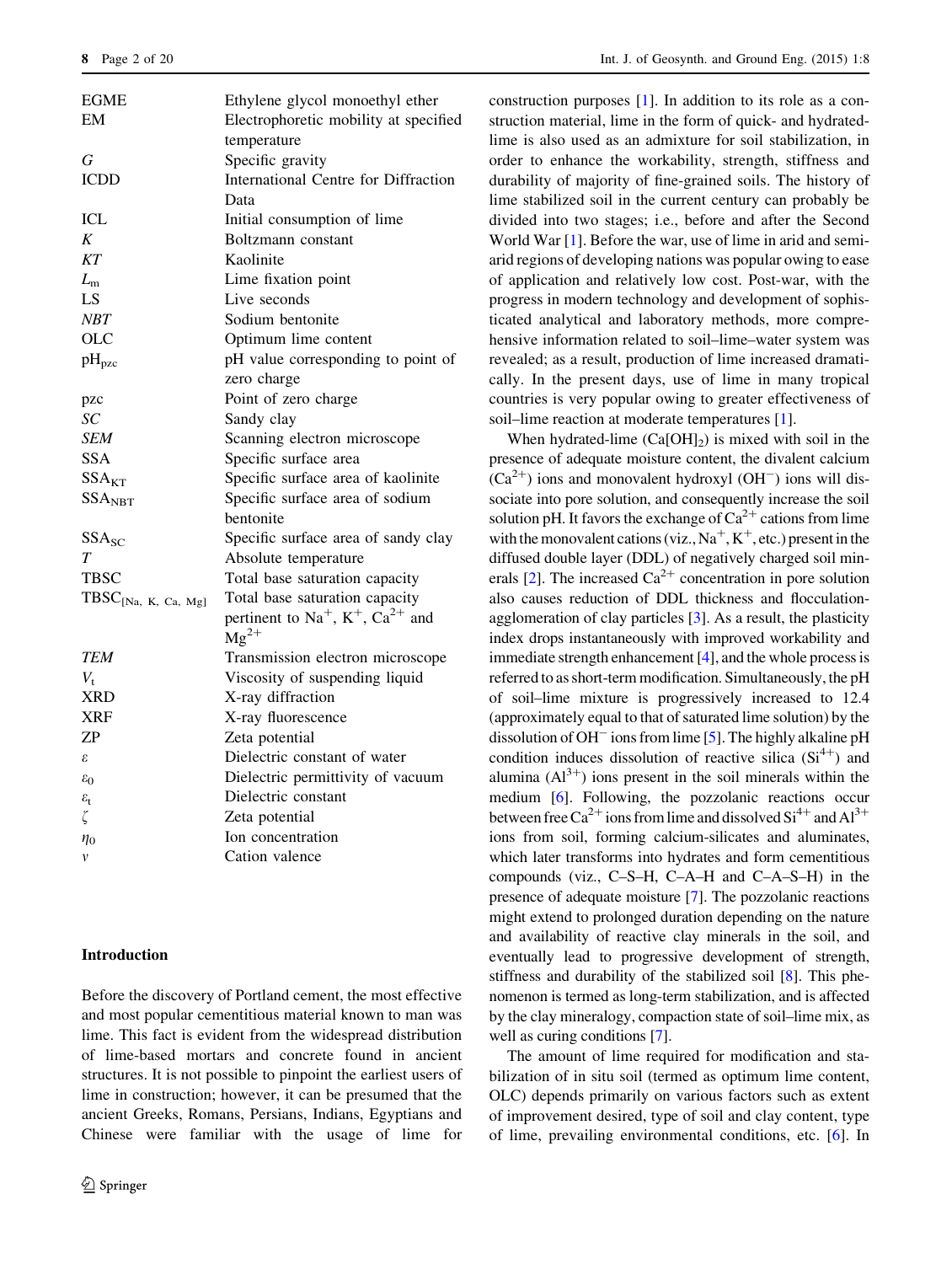the past, several studies have been conducted in this realm, and pioneers have developed different empirical formulations and experimental methodologies to determine the optimal lime requirement [[9–13](#page-17-0)]. However, it is apparent from the previous studies that the phenomenon of clay– lime interaction is very complex and not fully understood, and that the reaction products which form during the longterm stabilization process are not completely characterized. The critical review of the literature suggests that not many efforts have been made to fundamentally comprehend and significantly quantify the potential influence of mineralogical properties and reactive nature of soil on the optimum lime requirement. Hence, it is believed that an elementary and molecular level study of pozzolanic reaction mechanism is indispensible for justifying the macro-scale changes, in terms of physical and geotechnical properties, occurring in lime-treated soils.

In view of this, the manuscript showcases the critical appraisal of the conventional methodologies that are popularly employed for determining the OLC in terms of their basic principles, functional suitability and major limitations. Moreover, the study attempts to comprehend the fundamental reaction mechanisms involved in the existing methodologies for OLC determination, by precisely estimating the influence of most prominent chemical and mineralogical characteristics of virgin soil upon OLC value [viz., origin and geology, soil pH, specific surface area (SSA) and charge density, cation exchange capacity (CEC), zeta potential (ZP), soil acidity, base saturation capacity (BSC), and buffer capacity]. The study has been conducted in two stages, primary being the theoretical evaluation of influence of clay mineralogy on the soil–lime interactions. The secondary stage involves the experimental investigations carried out for soil characterization and quantification of OLC value using conventional tests, followed by the critical evaluation of inherent limitations of conventional tests owing to influence of various chemicomineralogical properties of soils.

#### Optimum Lime Content and Influencing Factors

When lime is added to fine-grained soil for improvement of its physico-mechanical properties, initially all the available calcium  $(Ca^{2+})$  ions are adsorbed onto inter- and intralayer surface of clay minerals present in the soil in order to satisfy the affinity owing to charge deficiency. This phenomenon is termed as lime fixation, and the amount of lime fixed in the soil is referred to as lime fixation point  $(L_m)$  or initial consumption of lime, ICL [[9\]](#page-17-0). Accordingly, Hilt and Davidson [[9\]](#page-17-0) developed a mathematical correlation between  $L_m$  and clay-size fraction, i.e.,  $\leq 2 \mu m$ , which is represented in the form of Eq. 1.

$$
L_{\rm m} = \frac{\text{Clay size fraction } (\%)}{35} + 1.25. \tag{1}
$$

According to Bell [[6\]](#page-17-0), a lime content of  $1-3\%$  by weight of the soil can completely satisfy the affinity for inter-lamellar calcium exchange, and bring about maximum modification of soil properties. This nominal quantity of lime poses significant changes in the plasticity characteristics of the soil, by altering the charge distribution on the clay surface; and hence, the thickness of DDL [\[14](#page-17-0)]. Subsequently, the clay platelets undergo flocculation leading to increase in soil aggregate size; and, thereby cause improvement in workability and short-term strength as well. Nevertheless, ICL do not contribute to long-term strength development, since free calcium ions are not available to take part in the pozzolanic reaction that follows. Based on this, Nelson and Miller [\[12](#page-17-0)] developed a methodology to determine ICL in terms of liquid limit and plasticity index, as the minimum percentage of lime required to modify the plasticity characteristics of a soil. Any further addition of lime beyond ICL becomes excess, and it takes part in the chemical and pozzolanic reactions to enhance permanent strength and stiffness properties [\[15](#page-17-0)]. The chemical and pozzolanic reactions can continue as far as sufficient reactive clay minerals, free calcium ions and adequate moisture are available in the soil–lime mixture; and therefore, all reactions will cease when no more dissolved silica–alumina and free calcium ions exist in the soil–lime system. Beyond this stage, the excess free-lime existing in the soil–lime matrix precipitates in the voids of aggregates and causes loss of inter-particle friction. Another detrimental/deleterious effect can be the lime carbonation, as a result of which either strength continues to increase at a reduced rate and/or eventually begins to decline [\[15](#page-17-0)]. Moreover, studies infer that calcium-based stabilizers such as lime and class-C fly ash are not suitable for effective stabilization of sulphate-rich soils, owing to ettringite-based sulphate-induced heave damages in treated soils [\[16](#page-17-0)].

The concept of OLC in the area of lime stabilization was introduced by Eades and Grim [[10\]](#page-17-0), which is defined as the amount of lime which can provide sufficient amount of free calcium required for short-term improvement of soil in terms of its workability and plasticity, as well as long-term enhancement of its strength, stiffness and durability [\[17](#page-17-0)]. Eades and Grim [[10\]](#page-17-0) suggested a methodology to determine OLC of a particular soil type as the lowest percentage of lime required to maintain a soil–lime–water solution pH of 12.4 (which is equivalent to pH of a saturated lime solution), and this method was later modified into American Society of Testing Materials (ASTM) standard for determining the optimal lime content [[13\]](#page-17-0). The lime retention point is another term commonly referred by the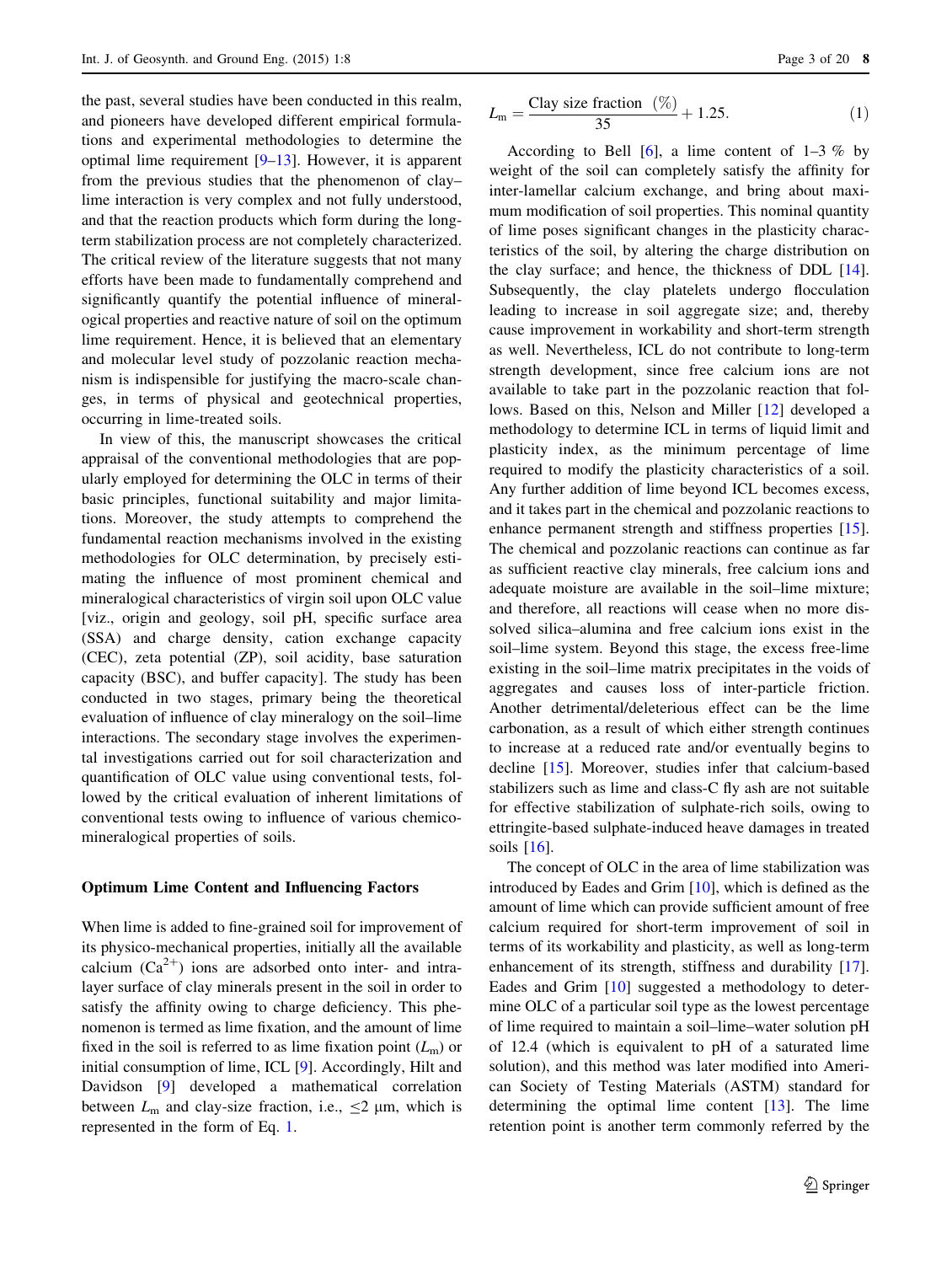<span id="page-3-0"></span>researchers as the quantity of lime which must be maintained in the soil–lime–water system to ensure complete dissolution of reactive silica and alumina from clay minerals [[10\]](#page-17-0). Clara and Handy [\[18](#page-17-0)] observed that the viscosity of lime–soil slurry and floc size reach maxima at lime retention point. Ingles and Metcalf [[11\]](#page-17-0) suggested a thumb rule of adding 1 % by weight of lime for every 10 % of clay-size fraction present in the soil, for its in situ stabilization. The author also commented that it is quite exceptional for any in situ soil to exhibit clay-size contents above 80 %; and hence, the OLC value will be well below 8 %. Basma and Tuncer [\[19](#page-18-0)] suggested that OLC will be always higher than ICL, usually 2–8 % by weight of dry soil.

#### Factors Influencing Optimum Lime Content

There are various influential factors which are presumed to impart significant effect in determining the OLC value and consequent strength and stiffness development. Though, from the various conclusive studies reported in literature it is inferred that the manner in which lime interacts with clay minerals is multifarious. Most of the scientific research works and field projects employed conventional methods such as Eades and Grim test [[10\]](#page-17-0) for determining OLC without considering the inherent limitations of these tests. In this context, the following section discusses the major chemico-mineralogical properties of virgin soil which governs the extent of lime reactivity; and hence, the OLC value, namely (a) origin and geology, (b) soil pH, (c) SSA and charge density, (d) ZP, (e) CEC, (f) soil acidity, (g) BSC, and (h) buffer capacity.

#### Origin and Geology

The clay minerals present in various natural soils are secondary minerals formed by chemical weathering processes, which include continual loss of major alkali and alkaline earth elements such as calcium, magnesium, potassium, sodium, etc., from the parent material [\[20](#page-18-0)]. Among these, calcium is the most abundant cation followed by magnesium, and the soils containing these cations are probably neutral and alkaline, respectively [\[21](#page-18-0)]. Heavily weathered soils have net negative surface charges; and therefore, the pore solution has excess of anions. Further, they have generally low pH (neutral to acidic) compared to poorly weathered soils (which are mostly alkaline) due to the presence of organic matter in the latter [[20\]](#page-18-0). The 1:1 layered structure of kaolinite (KT) is formed by chemical weathering and disintegration of aluminium rich feldspar and mica particles or other acidic igneous rocks, followed by precipitation from  $AI[OH]_3$  and  $Si[OH]_4$  in pore solution. The generic chemical formula for  $KT$  group of clay minerals is  $\text{Al}_4\text{Si}_4\text{O}_{10}[\text{OH}]_8 \cdot n\text{H}_2\text{O}$ , and Fig. 1 represents



Fig. 1 Schematic of 1:1 type (kaolinite) layered arrangement of clay mineral [[22](#page-18-0)]

the 1:1 type layered structure having one tetrahedral silica sheet linked with one octahedral alumina sheet [[21,](#page-18-0) [22](#page-18-0)]. When the layers are stacked one above the other,  $O^{2-}$  of silica sheet and  $OH^-$  of alumina sheet forms very strong hydrogen bond; and hence, KT minerals are characterized by insignificant expansive nature. Equation 2 presents the hydrolysis reaction leading to its genesis during weathering process. The  $Al^{3+}$  cations accumulate and remain as residual deposits in clay mineral fraction in the form of insoluble aluminium-silicates and hydroxy-oxides, when  $SiO<sub>2</sub>$  and KOH leach away by long-term weathering process [\[20](#page-18-0), [23](#page-18-0)].

$$
4KAISi3O8 + 6H2O = Al4Si4O10(OH)8 + 8SiO2 + 4KOH.
$$
 (2)

The bentonite is composed of clay mineral smectites, mainly montmorillonite which is formed by chemical weathering/hydrothermal alteration of extrusive basaltic rocks such as tuffs, volcanic ash, etc. [\[24](#page-18-0)]. They have 2:1 type layered structure with one alumina octahedral sheet sandwiched between silica tetrahedral sheets (as depicted in Fig. [2](#page-4-0)), and the generic chemical formula is given by [0.5Ca, Na] [Al, Mg, Fe]<sub>4</sub> [Si, Al]<sub>8</sub>O<sub>20</sub>[OH]<sub>4</sub>  $nH_2O$  [[22,](#page-18-0) [24](#page-18-0)]. The aluminium ion in one-eighth of the octahedral sheet will be replaced by magnesium ion thereby developing a surface negative charge [[25\]](#page-18-0). In case of sodium bentonite (NBT), these negative charges are neutralized by hydrated sodium ions adsorbed to surface of the sheets; and hence, it is named after the dominating exchangeable cation present in it. Moreover, the adjacent sheets of bentonite are linked by weaker van der Waals bonding between  $O^{2-}$  ions; and hence, they are characterized by very high expansive nature.

The wide range of structural compositions and associated morphological properties such as layer thickness, composition (whether tetrahedral or octahedral, and the ionic content) as well as the stacking order of layers and degree of order, predominantly influence the chemicomineralogical properties such as CEC, SSA, BSC, buffer capacity, etc. [\[26](#page-18-0)]. Consequently, the soils containing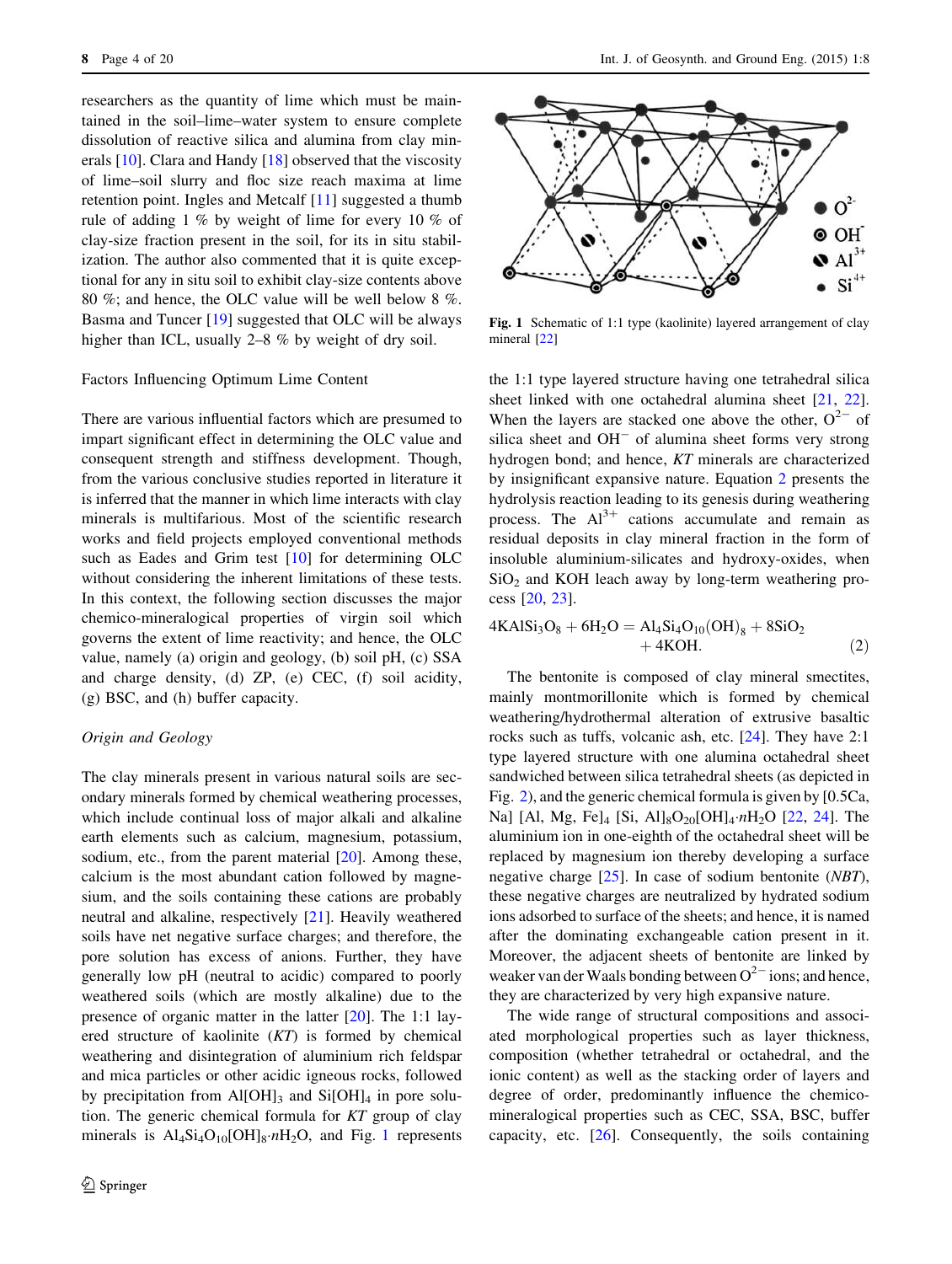<span id="page-4-0"></span>

Fig. 2 Schematic of 2:1 type (bentonite) layered arrangement of clay mineral [[22](#page-18-0)]

different clay minerals are also characterized by different rates of chemical reactivity with lime during the short- and long-term stabilization processes. As discussed above, the strong hydrogen bonding, low pH and deficiency of interand intra-layer spaces in KT mineral reduces its capacity to supply reactive silica and alumina, and consequently leads to poorer lime reactivity. Whereas, NBT which exhibits relatively higher rate of lime reactivity owing to its weaker van der Waals bonding, high alkaline pH as well as availability of larger inter- and intra-layer spaces can supply more reactive silica and alumina. Therefore, during lime stabilization bentonite requires more amount of lime; and hence, higher OLC value compared to KT, in order to satisfy the short-term affinity for charge deficiency and attain satisfactory degree of long-term improvement.

## Soil pH

Soil pH is the measure of acidity or alkalinity of the soil solution; hence, also referred as "soil-water" pH [[27\]](#page-18-0). The pH characterizes the physicochemical environment of soil at a given site, this being the result of instantaneous equilibrium controlled by different components of the medium such as organic matter, salt precipitation from strong acids and bases, contamination by oil spills, etc. [\[28](#page-18-0)]. The soil pH is generally reported as a value between 0 and 14; pH 7 is considered as neutral and pH below and above 7 is acidic and alkaline, respectively. The pH has a logarithmic scale in which each whole number corresponds to a factor of 10. For example, if the pH of soil lowers or rises by one unit, there is 10-folds increase in the acidity or alkalinity, respectively. Therefore, it can be inferred that even the slightest change in soil pH have significant effects on soil properties. When soil is mixed with water/solute, the net negative charge of clay particles extend electrically out into the pore solution, and is balanced by excess cations in it [\[20\]](#page-18-0). Moreover, most of the soil reactions occur at soil

solution/interface, since the ions can move faster enough for easy measurement [\[20](#page-18-0)].

The soil pH depends primarily on two major factors, liquid–solid ratio and ion concentration in the pore fluid. Increasing either of these parameters will decrease solution pH, because  $H^+$  and  $Al^{3+}$  acid cations present on or near the soil surface can be replaced by other cations in solution. This is supported by the fact that higher concentration of one ionic species relative to other can supersede the effect of charge and hydrated radius [\[29](#page-18-0), [30](#page-18-0)]. Generally, kaolinitic soils exhibit relatively low pH value ranging from 3 to 6, whereas illitic and montmorillonitic soils are characterized by alkaline pH in the range of 8 to 12. The acidic nature of KT clay minerals might be attributed to the chemical interaction between water molecules present in DDL and exchangeable  $Al^{3+}$  cations which are strongly held on the surface of clay platelets. The vigorous aluminium-water reaction repels  $H^+$  ions from water molecules into pore solution; and thereby, pH of solution drops to acidic range  $[26]$  $[26]$ . At the same time, during the interaction between *NBT* and water, the exchangeable  $Na<sup>+</sup>$ cations which are weakly adsorbed on clay surface by van der Waals forces will be replaced by strongly adsorbed  $H^+$ ions and leave OH<sup>-</sup> ions in solution; and hence, pH raise to alkaline range [\[26](#page-18-0)]. The generic chemical reactions associated with KT and NBT clay minerals in the presence of water are presented in Eqs. 3 and 4, respectively.

Soil-Al<sup>3</sup><sup>þ</sup> þ H2O ¼ Soil-AlOH<sup>2</sup><sup>þ</sup> þ H þ ; pH 5: ð3Þ

Soil-Na<sup>þ</sup> þ H2O ¼ Soil-H<sup>þ</sup> þ Na<sup>þ</sup> þ OH ; pH 9: ð4Þ

The soil pH is evidently a major governing factor during the lime stabilization process, since high alkaline condition prevailing in the soil solution is indispensible to ensure complete dissolution of reactive silica and alumina from clay minerals [\[10](#page-17-0)]. During soil–lime interaction, the soil solution pH will rise due to excess supply of hydroxyl ions from lime dissociation and the long-term pozzolanic reactions are subsequently initiated at a high pH of 12.4. However, KT having low initial pH require more amount of lime to reach pH 12.4 when compared to NBT having higher pH; hence, they exhibit diverse behaviour during lime stabilization. Thus, the OLC value of a soil with low initial pH will be higher than the one with higher initial pH, provided other properties such as SSA, CEC, buffer capacity, etc., are remaining the same [[31\]](#page-18-0).

#### Specific Surface Area and Charge Density

The important soil properties such as extent of chemical reactivity, sorption affinity as well as expansive nature are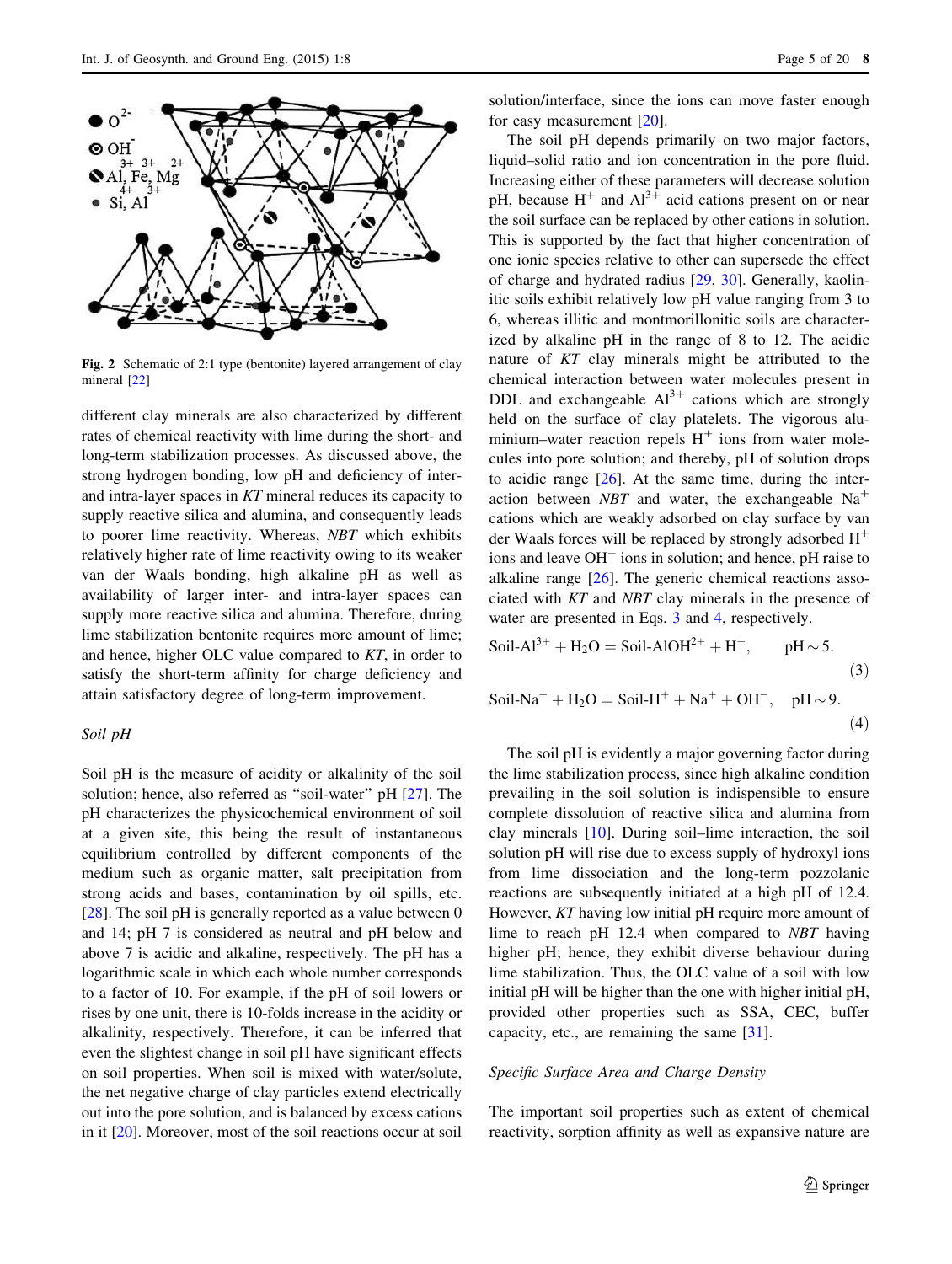predominantly governed by two major factors, being SSA (measured in  $m^2/g$ ) and net surface charge/charge density (represented as charge per unit surface area) of clay mineral platelets present in the soil. The total SSA of clays includes both the internal (area of basal plane surfaces of each unit layer) and external (edges and faces of whole crystal) surface area. The non-expanding minerals such as KT has only external surface, since the silica and alumina sheets are well packed in the micro-fabric arrangement without any inter-layer spaces (Fig. [1\)](#page-3-0). Hence, most chemical reactivity and adsorption phenomena occur along the edges and surfaces of  $KT$  microstructure [\[32](#page-18-0)]. Whereas, highly expanding montmorillonite has both internal/intralayer and external/inter-layer surfaces, ascribed to the loosely packed structural arrangement of adjacent clay mineral sheets by weak van der Waals forces. The SSA of clay minerals is normally measured to be  $10-20$  m<sup>2</sup>/g for KT and 800 m<sup>2</sup>/g for montmorillonite [\[2](#page-17-0)].

The charge that originates at the clay surfaces is usually due to chemical interactions occurring at the mineral surface and pore fluid boundary; however, it can also be sourced by adsorption of anionic surfactants [\[33](#page-18-0)]. The clay minerals present in soil can generally have net negative or positive surface charges, owing to either the structural imbalance by broken bonds or substitution of cations having dissimilar valence. The total charge per unit surface area is defined as charge density, and classified as permanent and pH-dependent charges depending on their cause of genesis [\[26](#page-18-0)]. The permanent charges to the clay surface are resulted primarily due to isomorphous substitution of similar sized ions in layered clay minerals, and seldom due to imperfections in clay structures as well [[21\]](#page-18-0). For instance, if  $Al^{3+}$  is substituted by  $Mg^{2+}$  or  $Si^{4+}$  by  $Al^{3+}$  the negative charge of  $O^{2-}$  or  $OH^-$  are left unsatisfied; hence, net negative charge develops. These charges are least dependent on pH, and especially more important in case of 2:1 clay minerals such as montmorillonite than 1:1 clay minerals such as KT. This is mainly because of the absence of isomorphous substitution in KT, probably due to 1:1 Si/ Al ratio and stronger hydrogen bonding of cations present on  $KT$  surface  $[21]$  $[21]$ . However, kaolinitic soils with high amount of aluminium and iron oxides are characterized by strongly pH dependent surface charges. This is because 1:1 KT mineral has relatively more edge area, and the  $OH^$ ions present on edges contribute to pH dependent charges which constitute more than 50 % of total negative charges on KT surface. On the contrary, the 2:1 montmorillonite mineral has less edge area compared to basal plane area, and only 5–10 % of total negative charges are pH dependent [[20\]](#page-18-0).

As mentioned before, the total SSA of clay minerals has direct influence on the reactive nature; consequently, the extent of lime stabilization varies with SSA value of concerned soil. The KT having low SSA has less number of exchangeable sites available for lime fixation; therefore, less amount of lime is required to satisfy the charge deficiency and available excess free-lime will take part in longterm pozzolanic reactions. Whereas, NBT having higher SSA require more lime content to fulfil the charge deficiency; thus, requires higher quantity of lime to achieve the desired degree of improvement. Taken as a whole, among two soils with different SSA values the one with higher SSA will have comparatively higher OLC value if the other factors such as initial pH and buffer capacity are same.

## Cation Exchange Capacity

Cation exchange capacity, CEC is defined as the maximum quantity of total cations (both acid and base) that soil can hold at a given pH, which are available for exchange with other cation species present in the soil solution [[2\]](#page-17-0). The cations mentioned here are referred to any element with a positive charge (e.g., base cations such as  $Ca^{2+}$ ,  $Mg^{2+}$ ,  $K^+$ ,  $Na<sup>+</sup>$ , etc., and acid cations such as  $H<sup>+</sup>$  and  $Al<sup>3+</sup>$ ). The soil with a high CEC can retain more number of cations owing to the large number of exchange sites available on the clay mineral surface. The strength of cation retention by soil particles increases with increasing ion charge and decreasing hydrated ion radius [[20\]](#page-18-0). The relative cation replaceability, or ease of removal from specific colloids has been represented by 'lyotropic series',  $Th^{4+} > Fe^{3+} > Al^{3+} >$  $Cu^{2+} > Ba^{2+} = Sr^{2+} > Ca^{2+} > Mg^{2+} > Cs^{+} > Rb^{+} >$  $K^+ = NH_4^+ > Li^+ > Na^+$ , in the order of decreasing strength of retention [[2\]](#page-17-0). The relative extent of adsorption or desorption of ions primarily depend on the valence; for a given valence, degree of replaceability decreases as hydrated radius decreases. For instance,  $K^+$  can be easily replaced by cations such as  $Ca^{2+}$  or  $Mg^{2+}$  since they have higher charge deposits. Similarly,  $K^+$  is more strongly retained by soil compared to Na<sup>+</sup> because hydrated  $K^+$  radius is smaller than hydrated radius of  $Na<sup>+</sup>$ . The highly unstable hydrogen ion  $(H<sup>+</sup>)$  is the only exception because it behaves like  $La<sup>3+</sup>$  and produces  $Al^{3+}$  saturated clays by deposition. For clay minerals such as KT, CEC depends on soil pH also; it exhibits low CEC in acidic environment and high CEC in alkaline environment. As the pH of soil decreases all the exchange sites will be occupied by acid  $Al^{3+}$  and  $H^{+}$  cations; particularly, those of which are least replaced by other base cations and eventually decreases the CEC value also [\[2](#page-17-0)].

CEC is usually expressed as milliequivalents of charge per 100 g (meq./100 g) of dry soil. A 'milliequivalent' is defined as the number of ions which corresponds to a specific quantity of electrical charges [\[34](#page-18-0)]. For e.g., 1 meq. of K<sup>+</sup> and Ca<sup>2+</sup> corresponds to approximately  $6 \times 1,020$ positive charges, but only  $3 \times 1,020$  ions of Ca<sup>2+</sup> because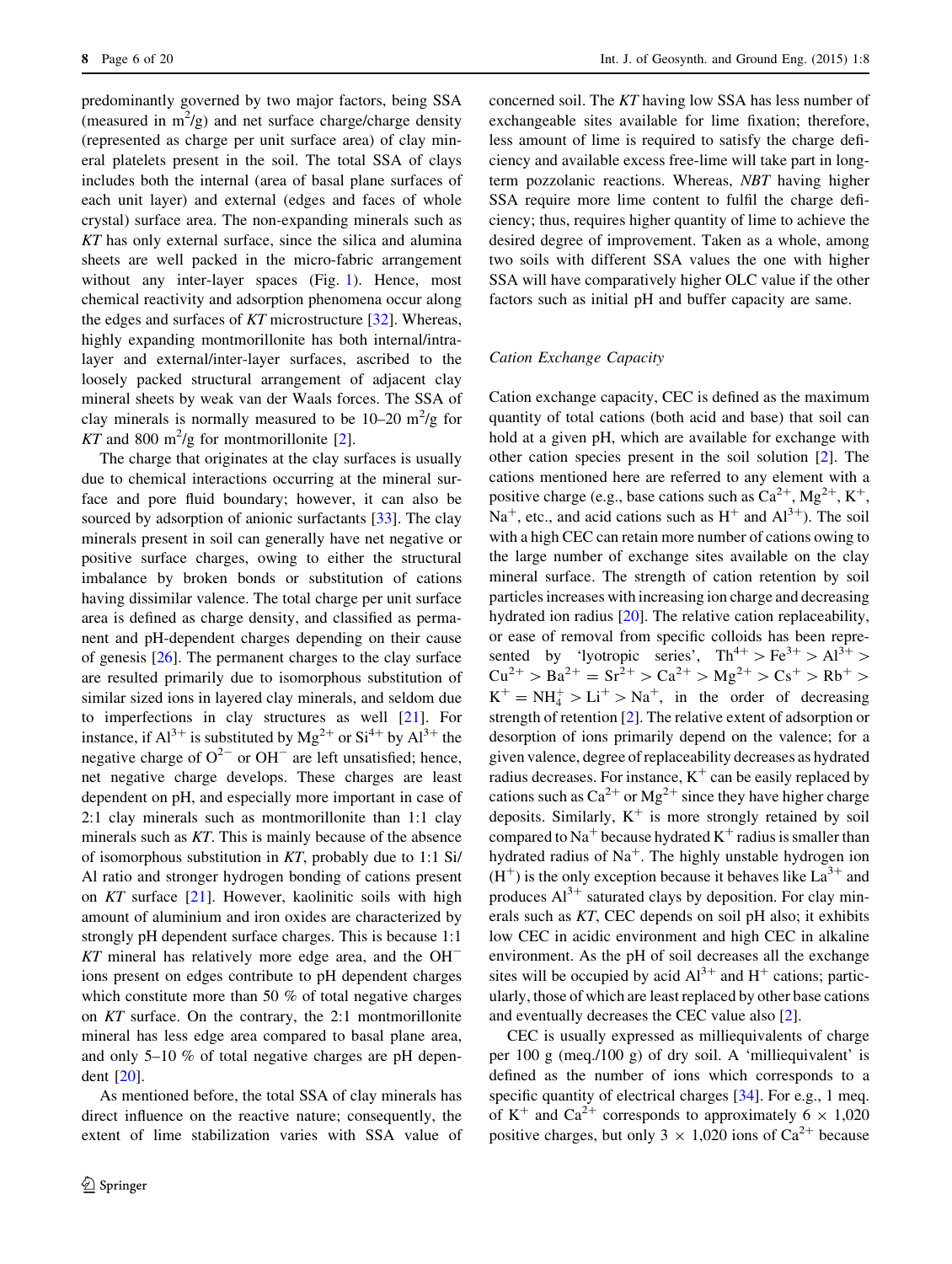each  $Ca^{2+}$  cation has two positive charges [[34\]](#page-18-0). The standard procedure of determining CEC of a soil involves saturation of clay mineral sites present in the soil with one cation; then washing out excess salt, and finally replacing the cation by several exchange/washing cycles with another cation. The concentration of replaced cation is measured from the decanted solution as CEC [[35,](#page-18-0) [36](#page-18-0)]. Generally, clays and organic matter have electrostatic negative charges on surface and interstices, which can potentially attract and hold cations present in the pore solution [\[26](#page-18-0)]. As a result, soils having high clay and organic content exhibit high CEC. The high swelling montmorillonite clay mineral has very high CEC of 80–150 meq./100 g followed by illite with 15–40 meq./ 100 g. On the contrary, heavily weathered/oxidised soil such as KT exhibits very low CEC ranging from 1 to 15 meq./100 g  $[1]$  $[1]$ . Moreover, CEC of KT is highly pH dependent which suggests that OH<sup>-</sup> dissociation from clay edges is the predominant source of charge rather than isomorphous substitution. In case of montmorillonite, the low inter-layer charges allow free expansion, and negative charge developed by isomorphous substitution on exposed internal and external surfaces effects in a higher permanent CEC [\[20](#page-18-0)].

When soil is treated with lime, the immediate interaction occurs in terms of cation exchange and consequent modification of plasticity properties. The addition of admixtures supplies excess of  $Ca^{2+}$  cations into the bulk solution which gets sorbed onto the soil surface by replacing dissimilar cations of relatively lesser valence from the exchangeable sites present in the soil, i.e., cation exchange phenomena [[37,](#page-18-0) [38\]](#page-18-0). The CEC of a soil strongly reflects the nature and proportion of expansive clay minerals rather than the total clay-size fraction; degree of crystallinity and particle size distribution are of lesser importance [\[4](#page-17-0)]. Further, the type and amount of clay minerals present in the soil have significant influence on the extent of pozzolanic reactions and degree of stabilization achieved. Therefore, it infers that CEC seems to be the primary step towards more permanent transformations during lime stabilization of fine-grained soils [[39,](#page-18-0) [40](#page-18-0)].

## Zeta Potential

The nature and crystallinity, crystal size and surface charge characteristics of metal oxides on clay platelets predominantly govern the sorption and/or desorption selectivity of ions by various clay minerals [\[41](#page-18-0)]. The charge distribution on any soil surface is expressed in terms of electrical potential developed at solid–liquid interface in response to relative movement of soil particles and water, also termed as zeta potential, ZP [\[42](#page-18-0)]. From a theoretical perspective, ZP is defined as the electric potential at the shear surface between stagnant and mobile parts of the electrolyte surrounding a charged particle moving in an electric field [\[43](#page-18-0)]. It is an intrinsic electro-kinetic property, particularly of clays, and closely related to fundamental chemico-mineralogical characteristics such as sorption affinity, buffer capacity, CEC, etc. The value of ZP varies with distance from the particle surface, surface composition of the particle, as well as type (valence and hydrated ion radius) and concentration of ions present in the pore solution [\[44](#page-18-0)]. The ZP is indirectly measured by calculating the electrophoretic mobility (EM) of particles in a dispersed soil suspension. It makes use of equipment called zeta meter, and ZP value can be calculated by using the Smoluchowski equation (Eq. 5) which gives direct relationship between ZP and EM [\[45–47](#page-18-0)]. This equation provides the most elementary expression for ZP, and is expressed as follows.

$$
\zeta = \frac{4\pi V_t}{\varepsilon_t} \times EM,
$$
\n(5)

where  $\zeta$  is the zeta potential in mV, EM is the electrophoretic mobility at specified temperature,  $V_t$  is the viscosity of suspending liquid and  $\varepsilon_t$  is the dielectric constant.

When an acid is added into soil solution, the increasing concentration of  $H^+$  ions lowers the solution pH. Following, adsorption of these  $H^+$  ions onto the clay mineral surface will compress the DDL and lowers ZP value. Similarly, addition of alkali will increase concentration of  $OH^-$  ions as well as pH, and adsorption of  $OH^-$  ions onto clay mineral surface increases DDL thickness and raises ZP [[48](#page-18-0), [49](#page-18-0)]. Further, monovalent cations (viz.,  $Na^+$ ,  $K^+$ , etc.) give higher ZP (negative) than divalent cations (viz.,  $Ca^{2+}$ , Mg<sup>2+</sup>, etc.) because former are easily exchanged with  $H^+$  ions in the system. This is also explained according to Gouy–Chapman model for DDL, which is given by Eq. 6 [[2\]](#page-17-0).

$$
\frac{1}{k} = \left[\frac{\varepsilon_0 \varepsilon KT}{2\eta_0 e^{2\gamma^2}}\right]^{1/2},\tag{6}
$$

where  $1/k$  is the thickness of DDL,  $\varepsilon_0$  is the dielectric permittivity of vacuum,  $\varepsilon$  is the dielectric constant of water,  $K$  is the Boltzmann constant,  $T$  is the absolute temperature,  $\eta_0$  is the ion concentration, *e* is the electron charge, and *v* is the cation valence. From this equation, it is inferred that as the concentration and/or valence of ions increase, thickness of DDL decreases; thereby lowering the magnitude of ZP also (becomes less negative). For same ion valence, ZP decreases with increasing ion concentration up to neutral pH, and thereafter, becomes positive. Moreover, for same valence a higher hydrated ion radius provides higher ZP as it gives thicker stern layer, and in turn thicker DDL.

For all the other properties being constant in a system, soil particles can exhibit zero value of electrical potential at a particular pH value called point of zero charge, pzc [\[50](#page-18-0)].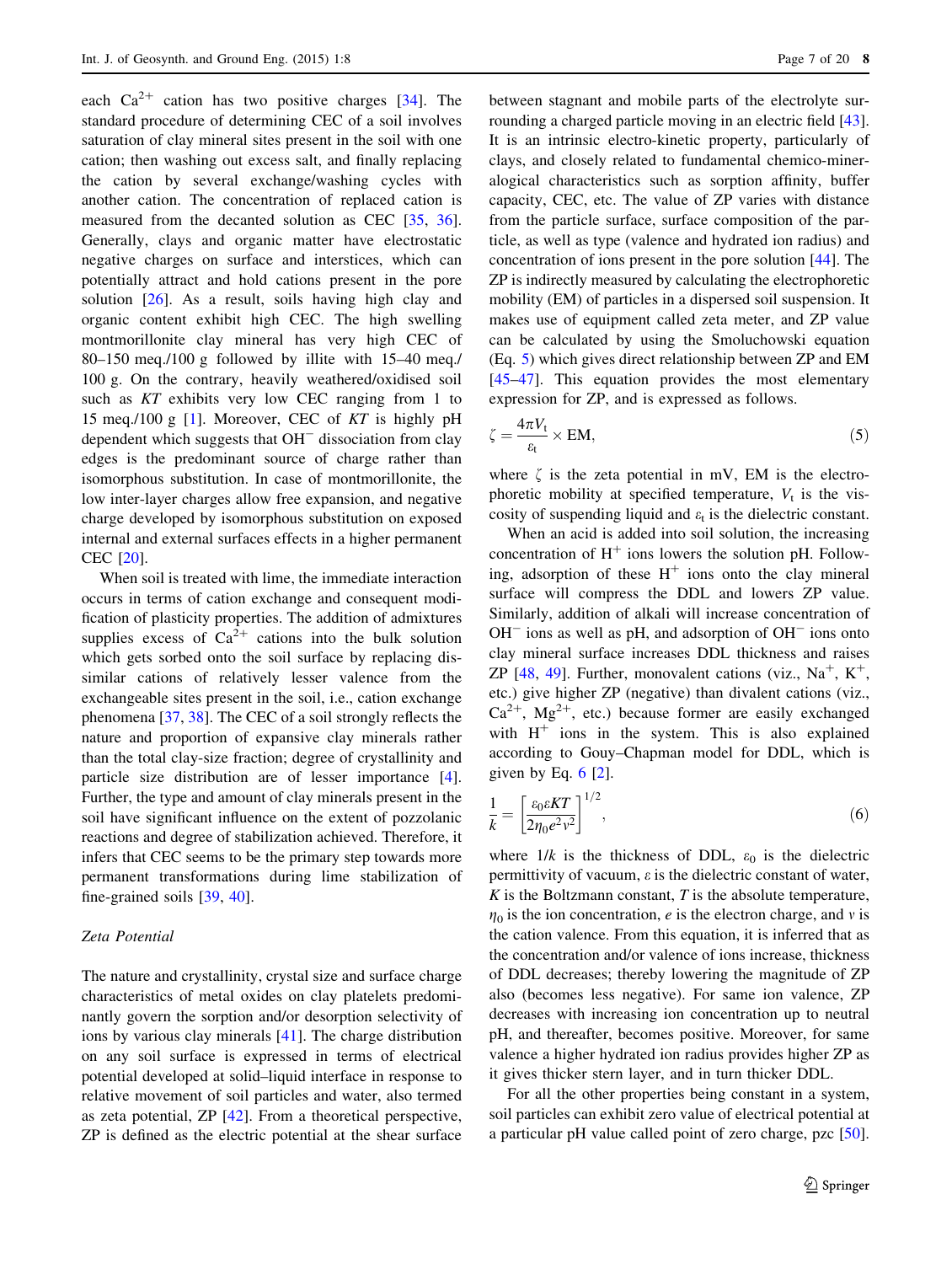The zero charge indicates that there are only attractive forces between the particles, which cause flocculationagglomeration. In the presence of hydrolysable metal ions, clay minerals produce two pzc's, the former being a property of mineral itself obtained at acidic pH and the latter because of hydrolysable oxide precipitation at alkaline pH [\[51](#page-18-0)]. With hydrolysable ions, ZP of minerals becomes increasingly positive with increasing pH, and reaches maximum at neutral pH (equal to pH 7). Further, there is a decreasing trend towards negative direction, and maximum negative ZP occurs at around pH 10. There can be variations for different metal ions depending on the concentration of ions and bulk precipitation pH of hydrolysable metals as hydrolysable oxides [[51\]](#page-18-0).

During lime treatment, cation exchange phenomena cause adsorption of  $Ca^{2+}$  ions on the negatively charged surface of clay minerals, which in turn reduces the DDL thickness and  $\overline{ZP}$  [\[52–54](#page-18-0)]. As the concentration of lime increases, addition of excess OH<sup>-</sup> ions raises pH to that of saturated lime solution (pH  $\approx$  12.4). At this highly alkaline pH, the ZP becomes more negative and excess  $Ca^{2+}$  ions precipitate as hydroxide from bulk solution. This is detrimental because precipitation of calcium does not allow accurate measurement of ZP. Akbulut and Arasan [[46\]](#page-18-0) observed that addition of lime increases soil pH and decreases CEC, and ZP becomes more negative. The increasing cement content caused increase in pH and CEC, followed by increasing negative ZP up to 2 % cement. Later, ZP moved to positive side. Conversely, fly ash addition reduced pH of the system and CEC, whereas ZP increased in negative direction. The decrease in CEC for lime and fly ash is owing to reaction of admixture with water instead of soil minerals and subsequent formation of new phases and reduction of water absorption potential. Further, Moayedi et al. [[43\]](#page-18-0) inferred that the negative charge on KT surface is highly pH dependent, and the surface charge of pure  $KT$  drops to zero at pH<sub>pzc</sub>. The chemical admixtures which produce  $pH<sub>pzc</sub>$  closer to soil  $pH$ are considered to be most suitable for soil stabilization [\[43](#page-18-0)]. Taken as a whole, it is well understood that the initial pH of soil as well as type and concentration of ions present in soil solution determines the charge distribution on clay mineral surface; and hence, the electrokinetic properties such as ZP and electrical conductivity (EC). Therefore, the present study demands critical evaluation of ZP variations of selected soils during lime treatment, in order to comprehend the effects of soil pH on determination of OLC for stabilization of fine-grained soils.

## Soil Acidity

expressed in meq./100 g of soil [[55](#page-18-0)]. For example, if the CEC and acidity number of a soil are 10 and 5 meq./100 g, respectively, it means that half of the exchange sites are occupied by  $H^+$  and/or  $Al^{3+}$  acid cations. The remaining half of the sites is supposedly occupied by base cations (viz.,  $Na<sup>+</sup>$ ,  $K^+$ ,  $Ca^{2+}$  and  $Mg^{2+}$ ). The origin of acidity in a virgin soil can be attributed to various geochemical phenomena such as (a) natural chemical processes releasing  $H^+$  ions, (b) carbonic acid formation by reaction of atmospheric carbon dioxide with water, (c) oxidation of ammonia, nitrogen, sulphur and iron, (d) presence of organic matter, (e) hydrolysis of aluminium ions, (f) natural deposition, and (g) environmental pollution. The sources of soil acidity are called pools of acidity, and are classified as active, exchangeable and residual pools [[56](#page-18-0)]. The active acidity describes the quantity of  $H^+$  ions in soil–water solution. The active pool of  $H^+$  ions is in equilibrium with exchangeable  $H^+$  ions, and can be easily measured using a pH meter. The quantity of  $H^+$  and  $Al^{3+}$  ions occupying the exchange sites and contributing to CEC is referred as exchangeable acidity. Finally, the residual acidity denotes all strongly bound  $H^+$  and  $Al^{3+}$  ions in the soil minerals, and these ions are least available for cation exchange. The relative quantities of  $H^+$  and  $Al^{3+}$  in different pools of acidity can change as they move from pool to pool; hence,  $H^+$  and  $Al^{3+}$ cations of one pool can replenish the deficiency of another pool, as a result of which soil gains enough resistance to change in pH. For example, when  $H^+$  and  $Al^{3+}$  are removed from the soil solution (active pool), the exchange sites (exchangeable pool) replenishes the deficit by supplying more  $H^+$  and  $Al^{3+}$ , and likewise, minerals containing strongly bound  $H^+$  and  $Al^{3+}$  will dissolve and release these cations as they are removed from the exchangeable pool. This could also be a plausible reason for the dissolution of  $Si^{4+}$  and  $Al^{3+}$  at a high pH of 12.4 (corresponding to OLC as per [\[10](#page-17-0), [13\]](#page-17-0)).

As acidity increases, soil pH decreases and more  $H^+$ ions are adsorbed on surface of colloids. These  $H^+$  ions push the other cations from colloids into solution; and hence, CEC also decreases. As the soil becomes highly acidic and soil pH is very low (close to 0), all the exchangeable sites will be occupied by  $H^+$  ions; and hence, the acidity number becomes same as CEC value itself. It is inferred that measurable amounts of  $H^+$  ions are present in acidic soil solutions with pH less than 4 [\[20](#page-18-0)]. For pH between 4 and 5.5,  $Al^{3+}$  ions are predominantly measured with negligible quantity of  $H^+$  ions. Further, soil solutions with pH 5.5–7 have no substantial exchangeable acidity because it primarily contains hydroxy aluminium polymers. Therefore, kaolinitic soils which have low pH and high acidity are characterized by low CEC value; whereas, montmorillonitic soils having high pH and low acidity exhibit high CEC value. Consequently, montmorillonitic soils require more amount of lime (i.e., OLC value) to supply sufficient  $Ca^{2+}$  ions for cation exchange, and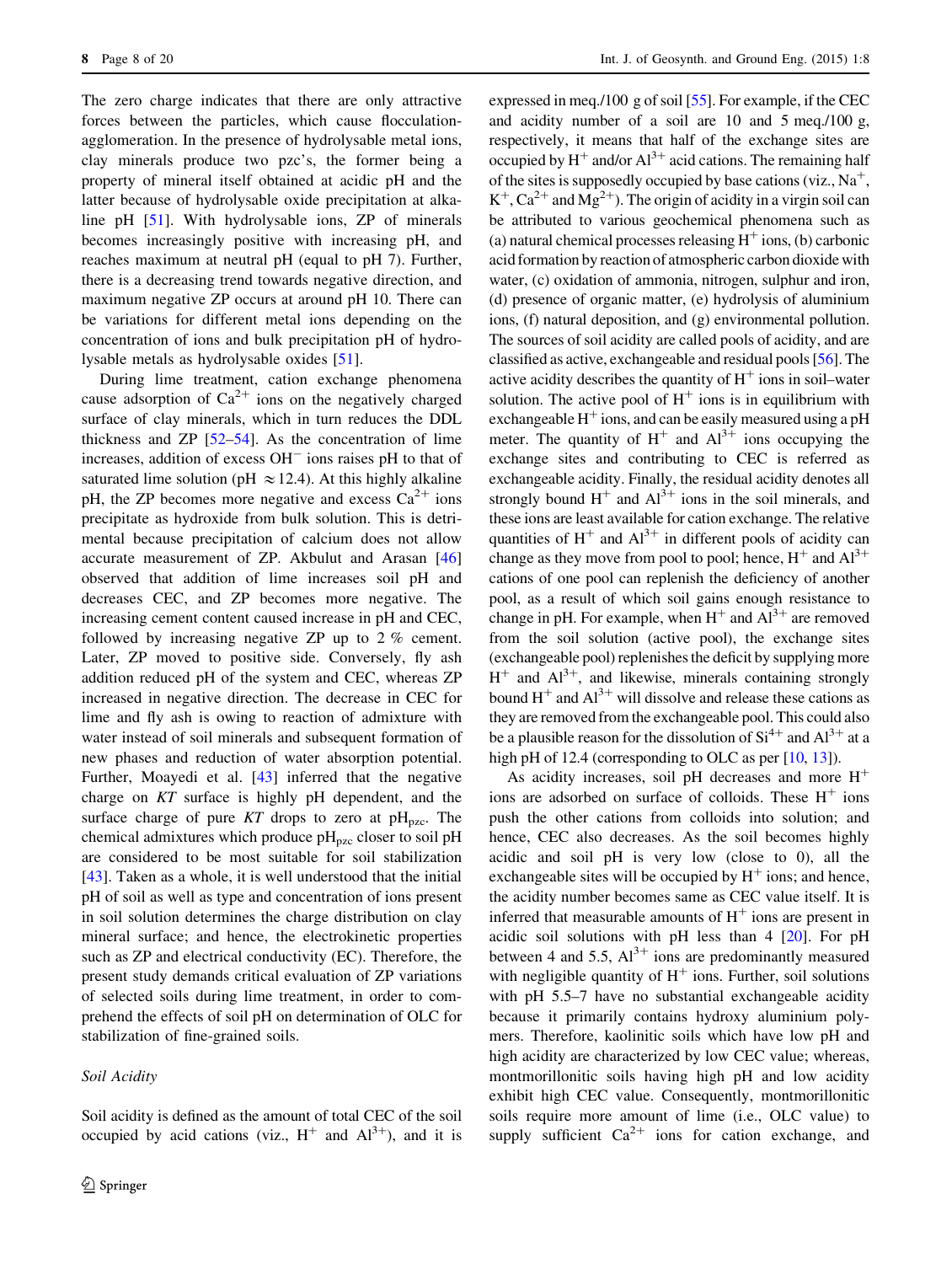initiating the long-term pozzolanic reactions compared to kaolinitic soils.

#### Percentage Base Saturation

Percentage base saturation is defined as the percentage of total ion exchange sites occupied by base cations, and represented as the fraction of exchangeable base cations in total CEC (shown in Eq. 7) [\[20](#page-18-0)]. If the total amount of exchangeable bases (viz.,  $Ca^{2+}$ ,  $Mg^{2+}$ ,  $K^+$ ,  $Na^+$ , etc.) present in a soil contributes to 100 % of CEC, it means that there is no exchangeable acidity. For example, if  $Ca^{2+}$  and  $Mg^{2+}$  have base saturation of 75 and 20 %, respectively; it means that  $Ca^{2+}$  and  $Mg^{2+}$  occupy 3/4th and 1/5th of the total exchangeable sites, respectively. It is assumed that the remaining 1/20th is occupied by the acid cations. Similarly, if the percentage base saturation for a soil is 100, then it is equal to total CEC of the soil itself. The total saturation (or CEC) of the soil refers to the sum of percentage base saturation and soil acidity, and it confirms whether all the exchange sites are occupied by cations.

Percentage base saturation

$$
=\frac{\Sigma(\text{exchangeable Ca, Mg, K, Na})}{\text{CEC}} \times 100. \tag{7}
$$

The concept of base saturation is important as it determines the pH of the soil in terms of relative proportions of bases and acids present on exchangeable sites. As the number of Ca<sup>2+</sup> and Mg<sup>2+</sup> base cations decreases and number of H<sup>+</sup> and  $Al^{3+}$  acid cations increases, the soil pH drops. Since, neither exchangeable  $Al^{3+}$  nor  $H^+$  ion is appreciable above pH 5.5 as discussed above percentage base saturation should be 100; for instance, montmorillonite has 100 percentage base saturation. However, for KT even at pH above 5.5 percentage base saturation is less than 100, because the charges are highly pH dependent; or in other words, 1:1 clay mineral has a low percentage base saturation compared to 2:1 clay mineral. When calcitic lime  $(CaCO<sub>3</sub>)$  or dolomitic lime  $(CaCO<sub>3</sub>·MgCO<sub>3</sub>·2H<sub>2</sub>O)$  is added to soil the  $Ca<sup>2+</sup>$  and/or  $Mg^{2+}$  base cations from lime replaces H<sup>+</sup> and Al<sup>3+</sup> acid cations, consequently increasing the percentage base saturation and pH [\[38](#page-18-0)]. Hence, kaolinitic soil which exhibits low percent base saturation and low CEC value compared to montmorillonitic soils are characterized by lower OLC value also, as only less quantity of  $Ca^{2+}$  ions is required for cation exchange, and initiating the long-term pozzolanic reactions in kaolinitic soils.

## Buffer Capacity

Buffer capacity is defined as the amount of  $H^+$  or  $OH^$ ions in the soil that must be neutralized in order to raise or drop the soil solution pH by one unit [[57\]](#page-18-0). The buffer capacity of soil is dependent principally on two major factors, namely CEC and soil acidity (or BSC). As discussed in previous sections, soil acidity is controlled by the amount of  $H^+$  and  $Al^{3+}$  ions that are either contained in, or generated by the soil and soil components. In general, soils with a high CEC have a greater potential to contain or generate these sources of acidity; i.e., they have enough resistance to change in pH; and hence, higher buffer capacity as well. The standard titration method is generally adopted to measure the buffer capacity of soil, wherein, fixed volume of various molar concentrations of a dilute acid (e.g.,  $HNO<sub>3</sub>$ ) or base (e.g., NaOH) solution is mixed with known quantity of soil  $[58]$  $[58]$  $[58]$ . The relationship of pH versus cmol of  $H^+$  or OH<sup>-</sup> added is plotted, and the slope of the curve is referred as the buffer capacity of the soil [\[58–60](#page-18-0)]. For weathered surface soils, the relationship of pH versus cmol of  $H^+$  or  $OH^-$  added is observed to be linear over a pH range of 4.5–6.5 [[61–63\]](#page-18-0). Therefore, it is recommended that buffer capacity should be quantified from the slope of the curve in the pH range following a linear trend in the titration curve.

When lime is added to soil as a buffer solution, the soil pH immediately increases due to immense supply of OHions, and the resulting final pH is termed as buffer pH (BpH). In soil science, the difference between the original pH of soil and BpH after lime reaction is used to suggest the lime recommendation for agricultural purposes [[64,](#page-19-0) [65](#page-19-0)]. The more the difference between the two pH measurements, it reflects that soil pH is easily changed; and therefore, a low rate of liming will suffice. Moreover, soils having high CEC and buffer capacity do not need frequent liming when compared to low CEC soils. Nevertheless, when the soils become acidic due to various environmental influences, higher rate of liming is essential to attain the optimum pH level [\[64](#page-19-0)]. As a whole, it can be inferred that for a given pH, a soil with a higher CEC (thus a lower BpH) will normally require more lime to reach a given target pH than a soil with a lower CEC; and therefore, higher buffer capacity and OLC. Similarly, in the case of lime stabilization, the criteria of OLC (required to raise the soil pH to a desired value of 12.4) indirectly reflects the CEC and buffer capacity characteristics of concerned soil. In this way, comparing kaolinitic and montmorillonitic soils at same pH, the former exhibit relatively lesser OLC as they have much lower CEC and buffer capacity compared to the latter.

## Experimental Investigations

As discussed above, pioneer researchers have proposed different methods for determining the amount of lime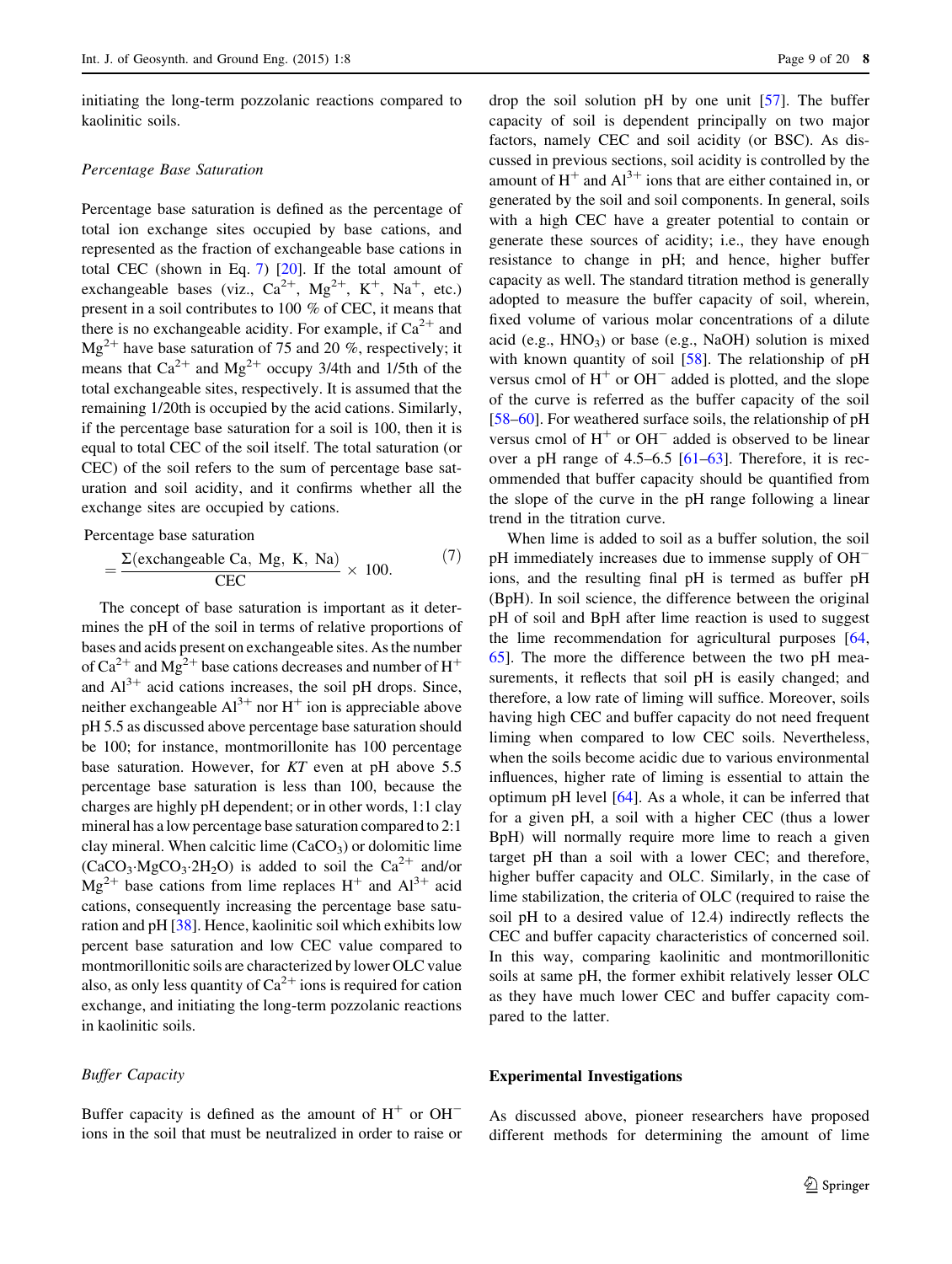required to satisfy the affinity of clay minerals and take part in chemical and pozzolanic reactions. Nonetheless, most of the studies failed to understand the primary influence of clay mineralogy upon lime reactivity and did not attempt to substantiate the reliability of the conventional tests. In the present study, the experimental validation of traditional OLC determination tests was conducted using wide range of soils such as commercially available KT and NBT, as well as sandy clay (SC), by employing commercially available calcium hydroxide  $(Ca[OH]_2)$  of high purity as admixture. Initially, the virgin soils were characterized for their physical and geotechnical properties, and the results are presented in Table 1. The physical properties of soil such as specific gravity, SSA, pH corresponding to liquid–solid ratio of 10 [\[66](#page-19-0)], hygroscopic moisture content [\[67](#page-19-0)], consistency limits [\[68](#page-19-0)], grain size distribution [[69\]](#page-19-0) and classification [\[70](#page-19-0), [71\]](#page-19-0) were determined by following guidelines presented in the literature. Further, the compaction characteristics such as maximum dry unit weight and optimum moisture content were obtained as per ASTM D698 [\[72](#page-19-0)].

#### Physico-chemical Properties of Virgin Soils

The major physico-chemical properties of soil which infers its reactive nature include SSA and chemical composition

|  |  |  |  | Table 1 Physical and geotechnical characteristics of virgin soils |  |  |  |
|--|--|--|--|-------------------------------------------------------------------|--|--|--|
|--|--|--|--|-------------------------------------------------------------------|--|--|--|

| Properties                                               | Soil types     |                    |                   |  |  |
|----------------------------------------------------------|----------------|--------------------|-------------------|--|--|
|                                                          | KT.            | <b>NBT</b>         | SC                |  |  |
| Physical characteristics                                 |                |                    |                   |  |  |
| Specific gravity, G                                      | $2.64^{\rm a}$ | $2.73^{\rm a}$     | 2.69 <sup>a</sup> |  |  |
| Specific surface area $(m^2/g)$                          |                | $87.3^b$ $757.7^b$ | $284.2^{b}$       |  |  |
| pH                                                       | $5.3^\circ$    | $10.3^{\circ}$     | $9.0^\circ$       |  |  |
| Hygroscopic moisture content $(\%)$                      | 1.3            | 11.9               | 3.7               |  |  |
| Consistency limits $(\%)$                                |                |                    |                   |  |  |
| Liquid limit                                             | 57             | 258                | 42                |  |  |
| Plastic limit                                            | 19             | 32                 | 15                |  |  |
| Plasticity index                                         | 38             | 226                | 27                |  |  |
| Grain size distribution characteristics $(\%$ by weight) |                |                    |                   |  |  |
| Gravel size                                              | 0              | $\Omega$           | $\Omega$          |  |  |
| Sand size                                                | 32             | $\Omega$           | 44                |  |  |
| Silt size                                                | 40             | 37                 | 12                |  |  |
| Clay size                                                | 28             | 63                 | 44                |  |  |
| Unified soil classification system                       | CH.            | CН                 | CI.               |  |  |
| Compaction characteristics                               |                |                    |                   |  |  |
| Maximum dry unit weight $(kN/m3)$                        | 15.9           | 12.9               | 16.9              |  |  |
| Optimum moisture content $(\%)$                          | 20.5           | 31.5               | 16.8              |  |  |

<sup>a</sup> Using helium gas pycnometry

<sup>b</sup> Using EGME method

<sup>c</sup> Using Elico made water quality analyzer

(in terms of major chemical compounds) present in it. As previously mentioned, SSA of selected soils was assessed using ethylene glycol monoethyl ether (EGME) technique [\[73](#page-19-0)], and the obtained values are observed to be in the increasing order of  $SSA_{KT} < SSA_{SC} < SSA_{NBT}$  (as shown in Table 1). The  $SSA_{NBT}$  is measured to be approximately nine times that of  $SSA_{KT}$  and two and half times  $SSA_{SC}$ , respectively. Similarly, the chemical characteristics were determined in the form of major oxides, using X-ray fluorescence (XRF) technique, and the obtained data are presented in Table 2.

Mineralogical and Micro-structural Properties of Virgin Soils

The mineralogical characteristics of virgin soils were determined by employing powder X-ray diffraction (XRD) technique (Philips make, model X'Pert PRO PANalytical, Netherlands) at working conditions of 45 kV and 30 mA, with Cu K $\alpha$  radiation, and the obtained X-ray diffractograms are presented in Fig. [3.](#page-10-0) The generated diffractograms were compared with the International Centre for Diffraction Data (ICDD) standard using 'PANalytical X'Pert HighScore Plus' software, and the different phases present in the samples were precisely identified. The diffractogram of KT indicated the presence of significant amount of low swelling mineral, kaolin (KT) as well as the non-clay minerals such as quartz. Similarly, for NBT presence of KT, quartz and high swelling minerals such as montmorillonite were identified. The diffractogram of SC consisted mostly of quartz, with traces of colusite, a tinbearing mineral belonging to the sphalerite group [[74\]](#page-19-0).

The micro-structural analysis was carried out using scanning electron microscope, SEM (Philips FEI make, model Quanta 200, USA) coupled with energy dispersive

Table 2 Chemical composition of soils

| Chemical compound/property (% by weight) |       | Soil types |       |  |  |
|------------------------------------------|-------|------------|-------|--|--|
|                                          | KT    | NBT        | SC    |  |  |
| Silica $(SiO2)$                          | 46.35 | 23.24      | 20.30 |  |  |
| Alumina $(Al2O3)$                        | 20.85 | 8.43       | 5.46  |  |  |
| Ferric oxide $(Fe2O3)$                   | 2.06  | 4.10       | 2.65  |  |  |
| Calcium oxide (CaO)                      | 1.78  | 0.43       | 1.10  |  |  |
| Potassium oxide $(K2O)$                  | 1.79  | 0.42       | 1.55  |  |  |
| Titanium oxide $(TiO2)$                  | 2.19  | 0.96       | 0.39  |  |  |
| Magnesium oxide (MgO)                    | 0.22  | 0.72       | 0.59  |  |  |
| Sulphur trioxide $(SO_3)$                |       |            |       |  |  |
| Alkali content ( $Na2O + K2O$ )          | 1.97  | 1.72       | 2.67  |  |  |
| Manganese oxide (MnO)                    | 0.16  | 0.06       | 0.05  |  |  |
| Chloride (Cl)                            |       |            |       |  |  |

–: Below the detection limit of the instrument  $(0.01 \%)$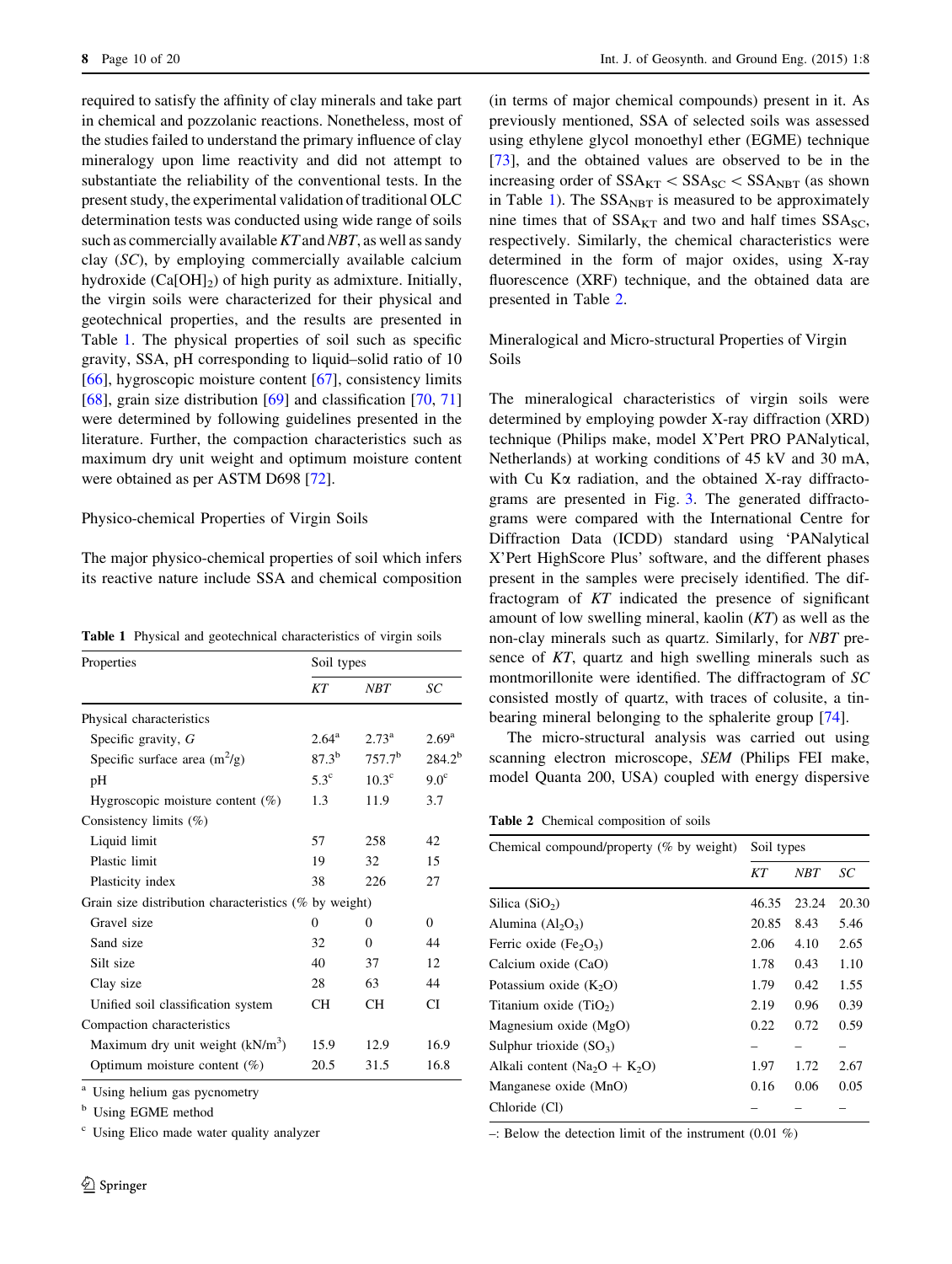<span id="page-10-0"></span>

Fig. 3 Mineralogical characteristics of virgin soils

spectrometry (*EDS*) facility for procuring the elemental composition of the respective samples. All the micrographs are obtained at a working condition of 30 kV accelerating voltage and 10 mm working distance under high vacuum condition, and the EDS spectra are collected at working conditions of 20–30 s dwell time (DT), 1,000–2,000 counts per sec (CPS) and 100 live seconds (LS) with a scan rate of 102.5 ls. In the present study, a transmission electron microscope, TEM (Philips make, model CM12, USA) with Gatan charge-coupled device camera and lanthanum hexaboride filament was also used to evaluate the occurrence and nano scale structural features of individual particles present in the virgin soils. The working conditions followed in the present study are  $\langle 40 \rangle$  vacuum pressure using ion-getter pump, 120 kV high voltage, 23 A filament current and  $5-8$   $\mu$ A emission current.

Figure [4](#page-11-0) presents the SEM and TEM micrographs along with EDS spectra of virgin KT, NBT and SC, respectively. From *SEM* micrographs, it is evident that *NBT* has more fine particles which form flocs/aggregates by attractive forces; hence, more voids are clearly visible compared to KT and SC. The EDS spectrum of SC showed majority of silica ( $Si^{4+}$  and  $O^{2-}$ ) representing sand and silt particles, and the background indicates the amorphous nature of the soil. Moreover, the EDS spectra of KT and NBT are in agreement with the XRD results (as shown in Fig. 3) which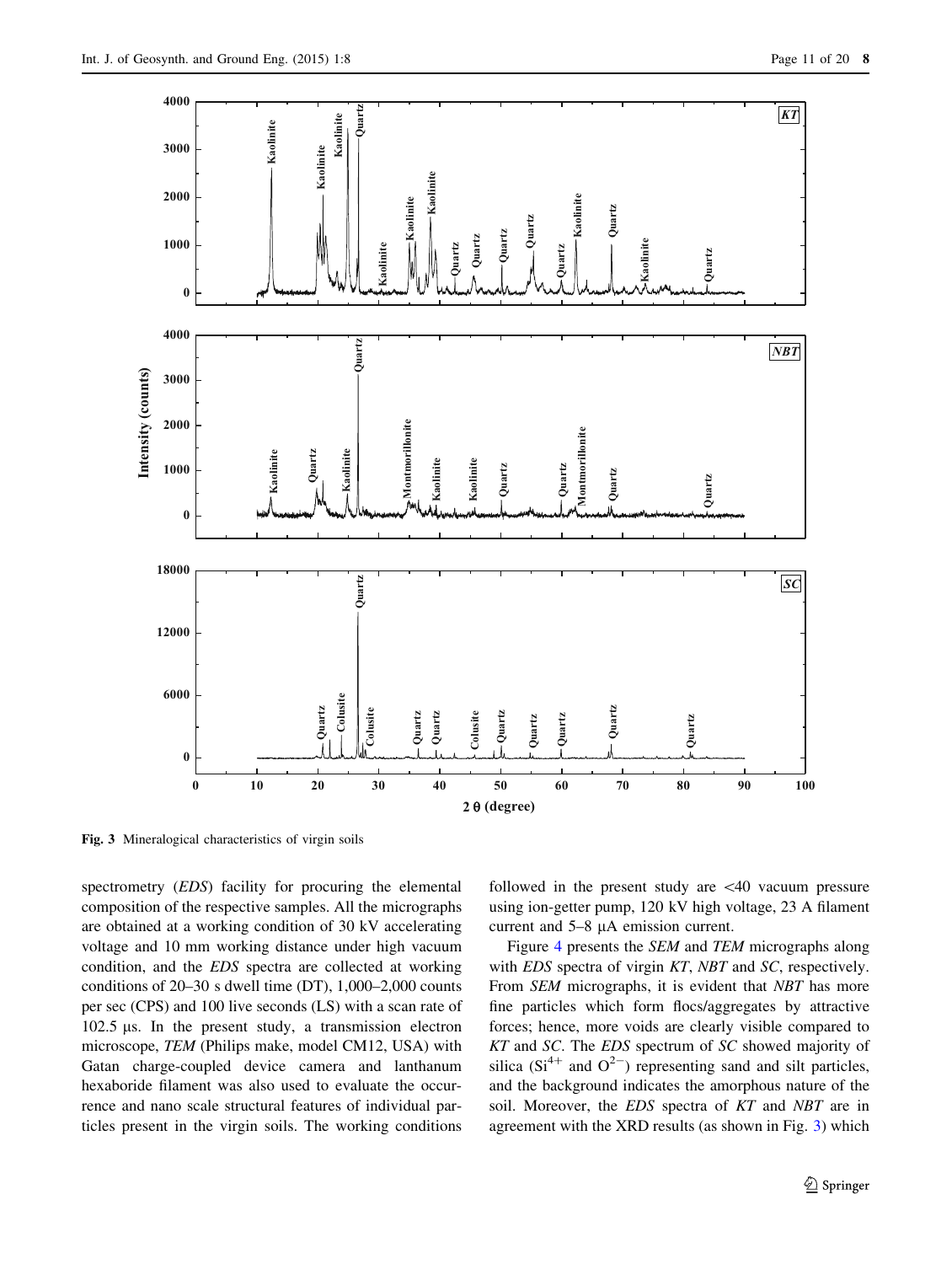<span id="page-11-0"></span>

Fig. 4 Micro-structural and elemental composition of virgin soils

exhibit that both soil types are composed of largely Si and Al, with traces of Na, K, and Ca.

The TEM micrographs of  $KT$  as well as NBT (Fig. 4) showed presence of well-formed hexagonal rod shaped crystals, which further justifies the presence of 1:1 clay mineral KT and 2:1 clay mineral montmorillonite, respectively [[20\]](#page-18-0) in the XRD results. However, the non-uniform particle size and shape observed in the micrograph of SC suggests the absence of any clay mineral, which also supports the XRD results. The non-occurrence of clay minerals in SC during micro-structural and mineralogical analyses is due to the sampling limitations.

Cation Exchange Capacity and Base Saturation Capacity of Virgin Soils

In the present study, the CEC of virgin soils was determined using the guidelines available in the literature and standards [[34–36\]](#page-18-0), and the results are presented in Table [3.](#page-12-0)

Initially, the virgin soil was mixed with hydrogen peroxide  $(H<sub>2</sub>O<sub>2</sub>)$  and boiled thoroughly for 1 h to oxidize any organic matter present in it. Then, 5 g of oven dried treated sample was saturated with  $Na<sup>+</sup>$  by mixing with 50 ml sodium acetate solution, CH<sub>3</sub>COONa of 1 normality at pH 5. The mixture was digested in a boiling water bath for 30 min with intermittent stirring and later, the sample was centrifuged at 1,000 g for 15 min (ELTEK make, Research Centrifuge model TC 4100D, India). The supernatant liquid was discarded and the soil sample settled at the bottom of the centrifuge tube was again treated with 50 ml CH3COONa of 1 normality at pH 5, digested and centrifuged. The process was repeated thrice to ensure complete saturation of exchangeable sites with  $Na<sup>+</sup>$  ion. Following, this sample was treated with  $CaCl<sub>2</sub>$  solution (1 normality), and was again digested and centrifuged. The whole process was repeated thrice, in order to ensure complete replacement of Na<sup>+</sup> by Ca<sup>2+</sup>. This sample was again treated with 50 ml CH3COONa of 1 normality at pH 7, and digested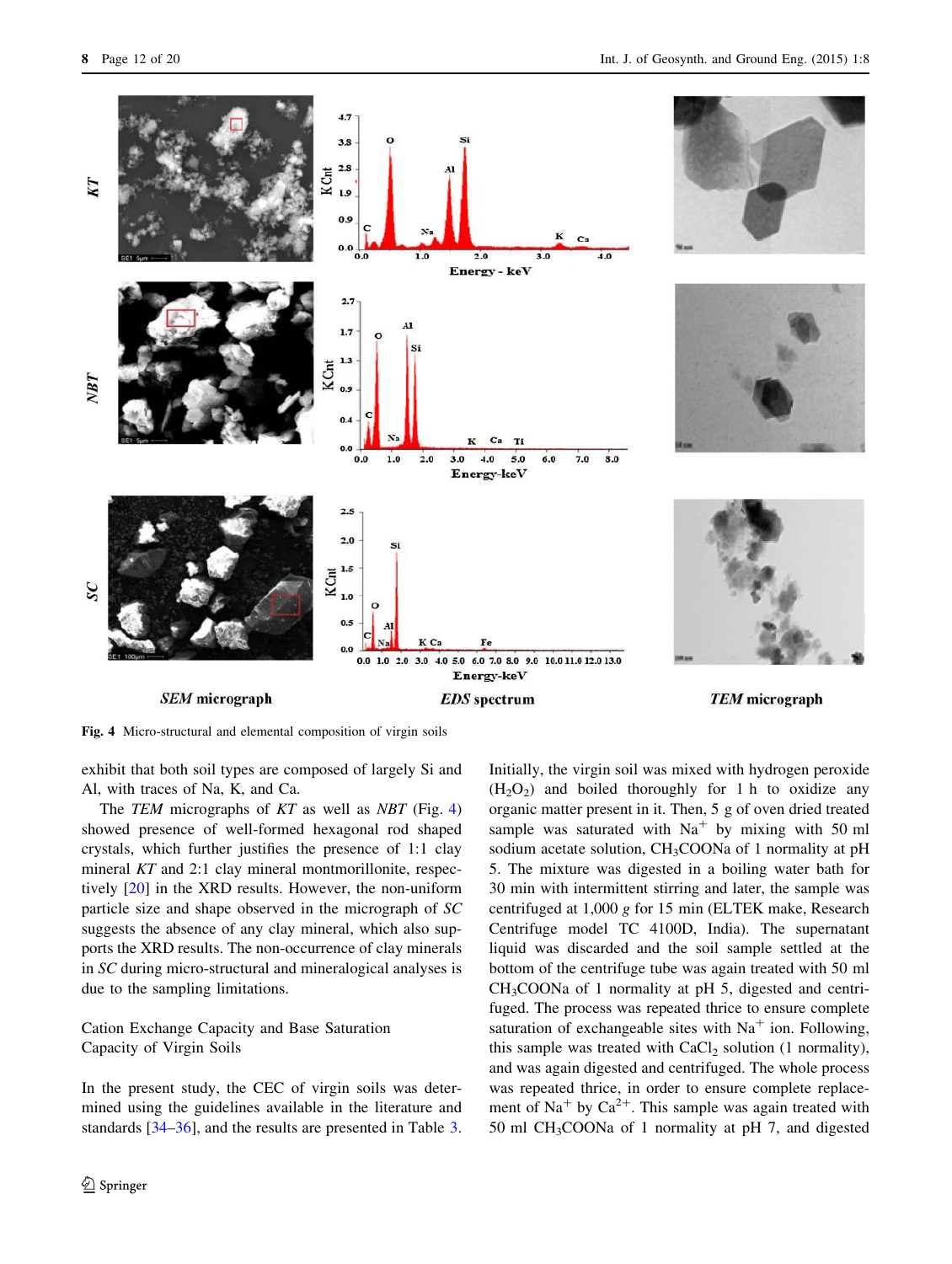<span id="page-12-0"></span>Table 3 Cation exchange- and base saturation capacity of virgin soils

|     |      |       |     |       | Soil types CEC <sub>[Ca]</sub> (meq./100 g) BSC <sub>[Na]</sub> (meq./100 g) BSC <sub>[K]</sub> (meq./100 g) BSC <sub>[Mg]</sub> (meq./100 g) TBSC <sub>[Na, K, Ca, Mg] (meq./100 g)</sub> |
|-----|------|-------|-----|-------|--------------------------------------------------------------------------------------------------------------------------------------------------------------------------------------------|
| KТ  | 42.3 | 0.0   | 3.5 | 235.6 | 281.4                                                                                                                                                                                      |
| NBT | 88.6 | 185.2 | 2.0 | 183.3 | 459.1                                                                                                                                                                                      |
| SC  | 87.6 | 9.0   |     | 373.0 | 471.2                                                                                                                                                                                      |

and centrifuged thrice. The resulting supernatant was extracted and analyzed for concentration of  $Ca^{2+}$  using atomic absorption spectrometer (Thermo Scientific make, model iCE 3000, USA), and  $CEC_{[Cal]}$  was calculated as per Eq. 8 [[35\]](#page-18-0).

the end of 24 h, in order to evaluate the buffer capacity of soils. The tests were also repeated for various concentrations of NaOH, and the titration curves for soil suspension pH versus  $HNO<sub>3</sub>/NaOH$  concentration in cmol  $H<sup>+</sup>/OH<sup>-</sup>/kg$ soil were plotted for different soil samples as shown in

$$
CEC_{[Ca]}(meq./100 g) = \frac{\text{Concentration of Ca}^{2+} (\mu g/ml) \times 100 \times \text{volume of extract (ml)}}{\text{Equivalent weight of the Ca}^{2+} \text{ ion} \times 1,000 \times \text{weight of sample (g)}}.
$$
\n(8)

From the obtained results, it was observed that the  $CEC_{[Cal]}$  of KT, NBT and SC followed the decreasing order of  $SC > NBT > KT$ . In addition, the total BSC  $(TBSC<sub>[Na, K, Ca, Mg]</sub>)$  of soils was also determined by calculating the sum of major base cations  $Na^+$ ,  $K^+$ ,  $Ca^{2+}$ , and  $Mg^{2+}$  in meq./100 g soil, by following guidelines pre-sented in Clark [[75\]](#page-19-0). From the results presented in Table 3, it was observed that TBSC of KT, NBT, and SC followed the increasing order of  $KT < NBT < SC$ . However, maximum number of exchangeable  $K^+$  and  $Na^+$  cations were supplied by KT and NBT, respectively. Similarly, KT supplied minimum number of  $Na<sup>+</sup>$  and  $Ca<sup>2+</sup>$  base cations, which in turn rationalizes its lowest pH when compared with *NBT* and *SC*. The maximum amount of exchangeable  $Mg^{2+}$  cations was supplied by SC followed by KT, and NBT with least supply.

## Buffer Capacity of Virgin Soils

The buffer capacity of virgin soils was determined by following the guidelines provided in the literature [\[58](#page-18-0), [59](#page-18-0)], which employs conventional procedure of acid/base titration. Initially, different concentrations of  $HNO<sub>3</sub>$  (acid) and NaOH (base) ranging from 0.02 to 0.2 mol/l was prepared and stored in glass beakers. Later, different concentrations of soil–HNO<sub>3</sub> mixtures were made by mixing 4 g soil with 40 ml  $HNO<sub>3</sub>$  solution (liquid–solid ratio equals to 10) in polypropylene bottles. These solutions were placed in a mechanical shaker and continuously mixed for 24 h equilibration time. The pH of the samples was recorded at Fig. [5](#page-13-0). The pH of blank  $HNO<sub>3</sub>/NaOH$  solutions of different molar concentrations (in the absence of soil) was also recorded for reference in the respective titration plots.

In both acid and base titrations, KT suspension indicated a lower initial pH of 5.5 than NBT (pH 10.2) and SC suspensions (pH 9.4). As it can be observed from Fig. [5,](#page-13-0) the titration curve of  $KT$  with  $HNO<sub>3</sub>$  (dilute acid) indicates immediate drop in suspension pH with addition of  $0.025$  mol/l  $HNO<sub>3</sub>$  solution, and the pH variation with further acid input is negligible and also similar to that of the blank. This phenomenon clearly implies that the contribution of KT for resistance to pH change is quite insignificant [\[59](#page-18-0)], and can be explained in terms of the very low CEC of KT, which in turn leads to a very low buffer capacity as well. In the titration curve of NBT, the suspension pH drops sharply from about pH 10.2 to 2 when acid concentration reaches 0.1 mol/l. Beyond this point, little pH change is observed with further acid input. The SC shows little resistance to change in pH value until acid concentration reaches 0.075 mol/l, beyond which pH starts to drop gradually from 1.7 to 0.6.

The buffer capacity for each of the soils was deciphered from the negative slope of the respective titration curve of each soil, in the pH range which follows linear variation (between pH 4.5 and 6.5). Accordingly, NBT has slightly higher buffer capacity (13.4 cmol  $H^+/kg$  soil) than SC  $(10.6 \text{ cmol H}^+/\text{kg soil})$ , though the CEC of both soils are estimated to be approximately 90 meq./100 g soil. It can be interpreted that the relatively higher resistance to pH change in the *NBT* is due to its better  $H^+$  neutralization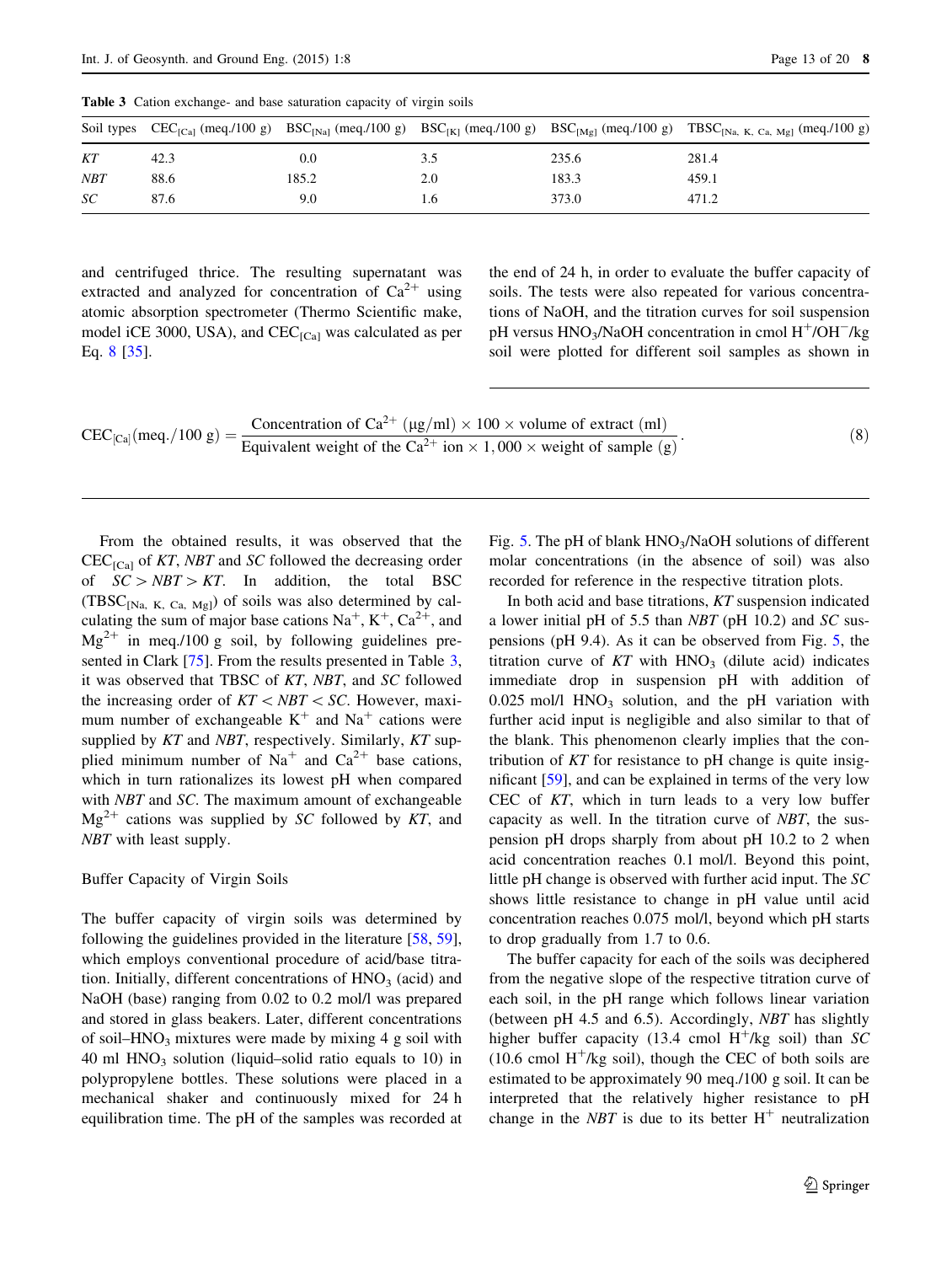<span id="page-13-0"></span>

Fig. 5 Variation of soil pH with respect to acid and base concentration

capacity by adsorption into free exchange sites [[20\]](#page-18-0). The SC characterized by comparatively higher BSC is supposed to have less number of free exchange sites for  $H<sup>+</sup>$ adsorption; and hence, less buffer capacity. Moreover, after reaching significant acid/base concentration the buffer capacity of all soils becomes trivial (pH becomes equal to that of blank solution), probably because of adsorption of more  $H^+$  ions by cation exchange, and free exchange sites are no longer available. Though, KT does not represent any role in pH resistance, a fictitious buffer capacity value was determined from the initial slope of titration curve to be 5.9 cmol  $H^+/kg$  soil.

Similarly, the titration curves of soils with NaOH (dilute base) were also plotted and analyzed for buffer capacity determination, as shown in Fig. 5. In this case, the titration curves of KT, NBT and SC displayed similar trends matching with the blank solution. The pH of all suspensions became more or less same beyond a certain concentration of 0.1 mol/l. However, the rate of change of pH with respect to base concentration was observed to be dissimilar for different soils for initial concentrations up to 0.01 mol/l. From the respective base titration curves, the buffer capacity for KT, NBT and SC was determined to be 1.8, 8.6, and 3.9 cmol OH- /kg soil, respectively.

Nevertheless, these values can be misleading; and hence, cannot be considered as true buffer capacity values since none of the soils exhibited resistance to change in suspension pH with respect to the blank solutions.

Taken as a whole, it can be deduced that all soils exhibited very little resistance to pH value changes on acid/ base input at the initial stages. This may be due to the fact that stronger  $H^+$  ions supplied in the form of  $HNO<sub>3</sub>$  are not initially available for cation exchange; and hence, pH changes rapidly upon the addition of very low concentrations of acid [\[58](#page-18-0)]. In case of base titration, by the addition of low concentrations of NaOH, immediate attraction of lower valence  $Na<sup>+</sup>$  cations on to the negative clay platelet surface charges occur by weaker van der Waals forces [[2,](#page-17-0)  $26$ ]. As a result, the increasing OH<sup>-</sup> concentration in the suspension cause sudden rise in pH. As the acid/base concentration increases further resistance to pH change also increases, which is attributed to strong cation exchange reaction by replacing lower valence cations on clay surface by the higher valence cations present in the suspension [\[48](#page-18-0)]. In contrast to *NBT* and *SC*, *KT* apparently does not seem to have any substantial involvement in suspension pH variation. This phenomenon indicates that KT has negligible CEC and reactivity towards electrolytes.

#### Zeta Potential of Virgin and Lime-Treated Soils

The ZP of soils was measured using zeta meter (make model Microtrac Zetatrac, Betatek, Inc., Canada) and Microtrac Flex 10.6.2 software package. The virgin soil was initially mixed with distilled water at liquid–solid ratio of 10, and the suspension was kept for 24 h equilibration in a mechanical orbital shaker. Following, an aliquot (approximately 3 ml) of well dispersed solution was poured into the electrophoretic cell and ZP was measured for a set time of 20 s. All the measurements were carried out at a working condition of 50–150 mV applied voltage. The ZP of  $NBT$  and SC were measured to be  $-37.97$  and  $-21.24$  mV, respectively. The observed high electro-negativity might have possibly risen from the charges accumulated by isomorphous substitution of  $Al^{3+}$  for  $Si^{4+}$  in the tetrahedral silica sheets of clay mineral. However, ZP of KT could not be measured, owing to immediate settlement of clay particles due to its non-dispersive nature. As per literature, 1:1 KT mineral exhibits highly pH dependent ZP compared to 2:1 expansive minerals like montmorillonite [\[49](#page-18-0), [76\]](#page-19-0). The ZP values reported in literature ranges from  $-80$  to  $-25$  mV in the highly alkaline environment (pH 9–12) and  $-25$  to  $+8$  mV in highly acidic environment (pH 2–5). The pH dependent variable charges in  $KT$  is probably due to protonation and de-protonation of surface hydroxyl groups present on edges and faces of octahedral alumina sheet of the clay mineral [\[49](#page-18-0)].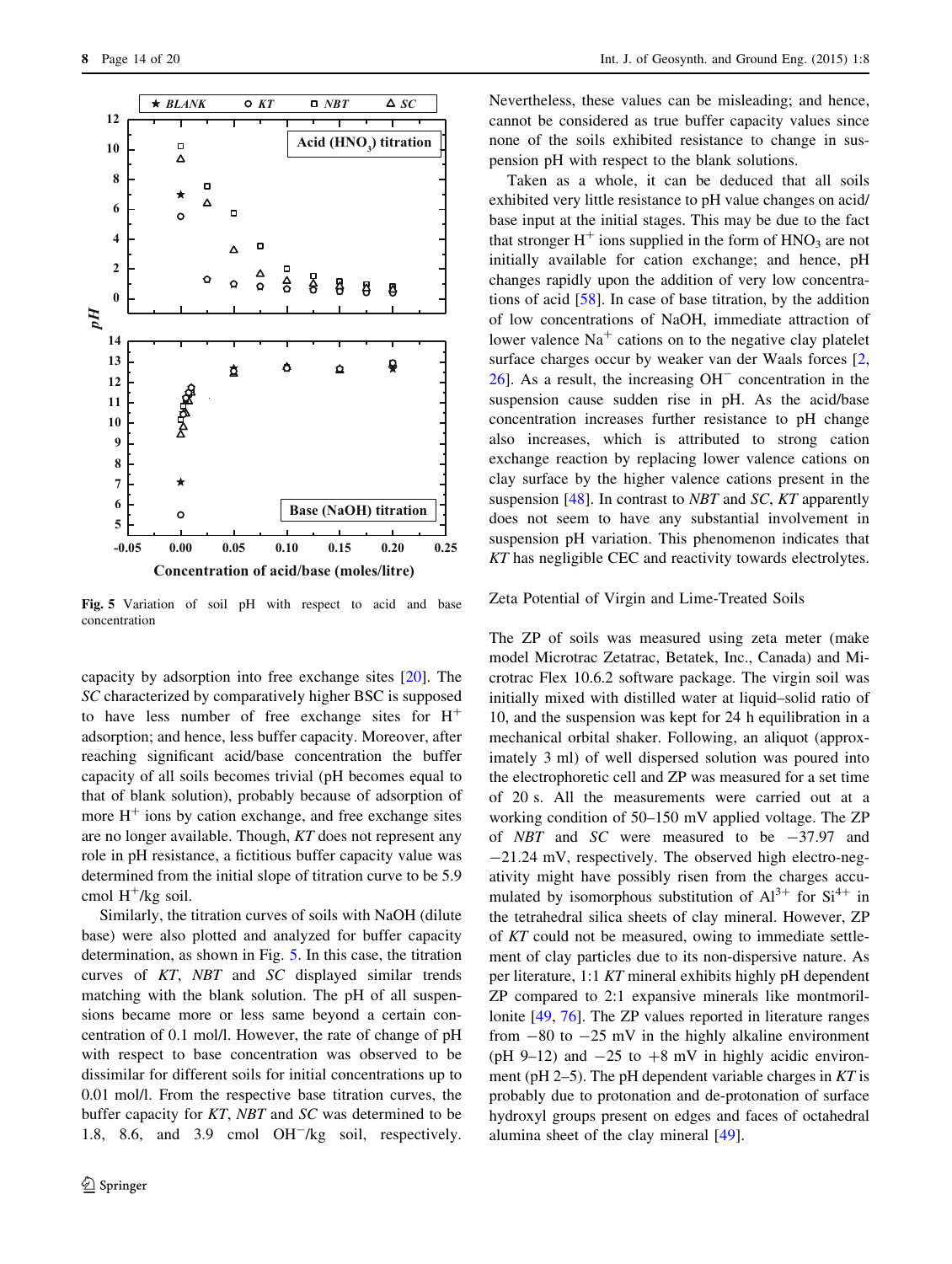<span id="page-14-0"></span>It is well understood that pH and  $Ca^{2+}$  cation concentration of soil–lime suspension determines the charge distribution on its clay mineral surfaces; and thereby, the rate of cation exchange reaction. This is in turn reflected in terms of the variations in electro-kinetic properties of limetreated soils such as ZP and EC. In view of this, the variations in ZP and EC for soils treated with different lime concentrations were also determined. For this, 10 g of virgin soil was mixed with different amounts of  $Ca(OH)_{2}$ up to 3 % (by dry weight of soil), and the mixture was dissolved in 100 ml distilled water. After 1 h equilibration in mechanical orbital shaker, the pH and EC of solutions were measured using water quality analyzer. Further, an aliquot taken from the same solution was used for determining ZP.

As shown in Fig. 6, the pH of NBT and SC became constant after addition of 1 %  $Ca(OH)_2$ , as the soil–lime suspension attained the electrochemical properties of saturated lime solution. Based on the above observation, it can be presumed that precipitation of excess  $Ca(OH)_2$  occurs only after lime saturation [i.e.,  $1\%$  Ca(OH)<sub>2</sub> by dry weight of soil]; and hence, no further remarkable changes occur in pH. But, EC value continues to rise beyond 1 % and up to  $3\%$  Ca(OH)<sub>2</sub> due to supply of cations from clay mineral surface by breaking of unstable bonds. Yet, another reason for constant pH might be the balanced adsorption of OHions onto positive sites of clay minerals or desorption of H ? ions by de-protonation of surface hydroxyl groups at high pH [[77\]](#page-19-0). Also, at very high pH  $Ca^{2+}$  cations are hydrolyzed as monovalent CaOH<sup>+</sup> ions and get adsorbed onto the de-protonated surfaces of clay minerals, and cause charge neutralization and lowering of suspension pH [\[77](#page-19-0)]. Another plausible reason for increase in EC value at a constant solution pH could be the relatively stronger dissolution of reactive  $Si^{4+}$  and  $Al^{3+}$  ions from the clay mineral surfaces into pore solution in the alkaline condition [\[78](#page-19-0)]. This shows that, even though the change in pH is solely due to change in  $H^+$  and  $OH^-$  concentration there is momentous influence from the dissolved cations (viz.,  $Si<sup>4+</sup>$ ,  $Al<sup>3+</sup>$ ,  $Mg<sup>2+</sup>$ ,  $Na<sup>+</sup>$ , etc.) as well, when it comes to variations in EC value.

Similarly, with increasing  $Ca(OH)_2$  concentration magnitude of ZP for NBT initially decreased at a slow rate due to counteracting effect of  $Ca^{2+}$  and OH<sup>-</sup> ions, up to 0.25 % Ca(OH)<sub>2</sub>. From 0.25 to 0.75 % Ca(OH)<sub>2</sub>, magnitude of ZP decreased drastically owing to preferential adsorption and cation exchange reaction of  $Ca^{2+}$  with cations of lower valence on the clay platelet surface, in order to balance the net negative charge disequilibrium. The cation exchange reaction also resulted in high concentration build up of  $Ca^{2+}$  ions on clay platelet surface; thereby, increasing surface charge density and decreasing DDL thickness. Subsequently, the particles undergo



Fig. 6 Variation of electro-kinetic properties of soils with calcium hydroxide concentration

flocculation and ZP as well as affinity for  $H^+$  ions decreases [\[54\]](#page-18-0). Beyond 1 % Ca(OH)<sub>2</sub> ZP becomes positive with 'pzc' at around  $0.9 \%$  Ca(OH)<sub>2</sub>, indicating that the lime fixation occurred at 0.9 % Ca(OH)<sub>2</sub> and the charge affinity of all exchange sites are completely satisfied at this point. Similar trends were also obtained for SC as well; however, rate of change of ZP is comparatively lesser and 'pzc' is observed at around 1.4 % Ca(OH)<sub>2</sub> concentration. Beyond the highly alkaline pH of 12.4, excess  $Ca^{2+}$  precipitates as hydroxide from bulk solution leading to constant pH. At high pH the ZP is presumed to become increasingly negative by the adsorption of positively charged hydrolyzed species such as CaOH<sup>+</sup> ions on the surface of clay minerals [\[46](#page-18-0)]. However, from the present study ZP is observed to become constant, which might be owing to detrimental effects of calcium precipitation upon accurate measurement of ZP [[52–54\]](#page-18-0).

# Validation of Conventional Optimum Lime Content Determination Tests

The OLC determination tests were conducted as per guidelines provided in literatures and standards [\[9–13](#page-17-0)], in terms of variations in plasticity characteristics, percentage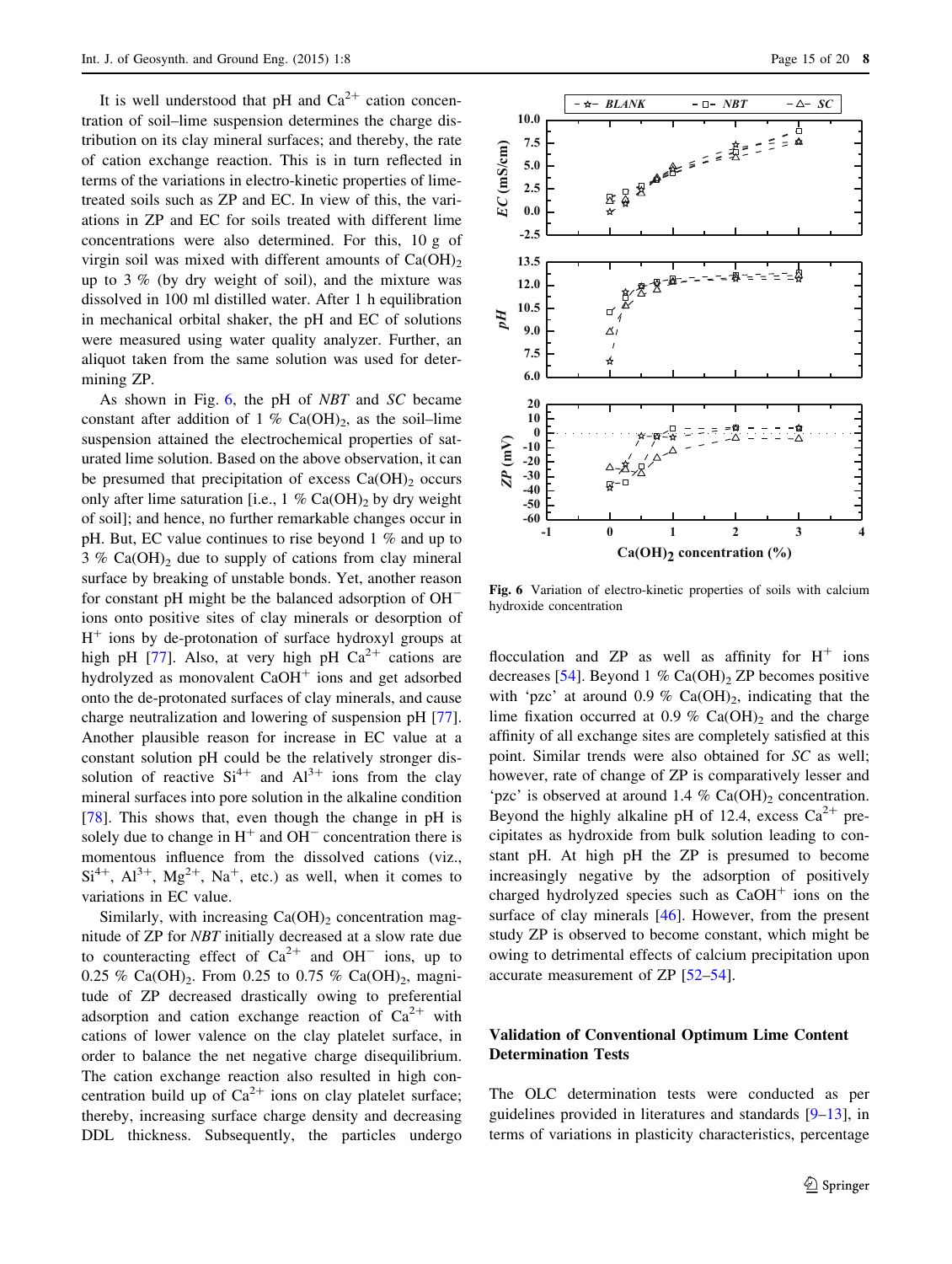Table 4 Determination of optimum lime content using conventional methods

| Soil types |    | Clay-size fraction $(\%)$ OLC value in % as per |                     |     |                    |  |
|------------|----|-------------------------------------------------|---------------------|-----|--------------------|--|
|            |    |                                                 | $[9]$ $[10]$ $[11]$ |     | $\lceil 12 \rceil$ |  |
| KТ         | 28 | 2.1                                             | $0.8^{\circ}$       | 2.8 | 2.0                |  |
| NBT        | 63 | 3.1                                             | 0.9                 | 6.3 | 3.0                |  |
| SC         | 44 | 2.5                                             | 1.2.                | 4.4 | 2.0                |  |

clay fraction, activity of clay, etc. From the results obtained, as presented in Table 4, it can be observed that each method proposes dissimilar values for OLC required for soil modification. The test methods proposed by Hilt and Davidson [\[9](#page-17-0)] and Ingles and Metcalf [\[11](#page-17-0)] predicted the maximum OLC value for selected soils, and it theoretically accounts only for the total clay size fraction  $(< 2 \mu m)$  in the soil. However, it is well understood that only a percentage fraction of the total clay content possesses reactive nature; and hence, contributes towards pozzolanic reactions and soil stabilization. Therefore, these tests overestimate the OLC value of soils which constitute mostly non-reactive clay minerals as well as finer quartz and feldspar particles (especially, for SC). The method as per Nelson and Miller [\[12](#page-17-0)] predicted  $L<sub>m</sub>$  value for all soils to be in the range of 2–3 % lime, beyond which the plasticity index became more or less constant with further addition of lime probably due to the influence of operational error in determining plasticity characteristics. In addition, this method only considered the maximum amount of  $Ca^{2+}$  ions fixed onto available exchange sites on clay minerals and modifies plasticity of soil; and yet, does not consider the long-term pozzolanic reactions.

From the Eades and Grim test [\[10](#page-17-0)], the OLC for KT,  $NBT$  and SC was determined to be 0.8, 0.9 and 1.2 %, respectively, and is observed to be the lowest when compared to other three methods. From this observation, it is also inferred that Eades and Grim method assessed only the minimum lime content required to produce a soil–lime– water pH of 12.4, and does not account for the availability of free calcium ions to drive pozzolanic reactions. Hence, it can be concluded that the presently adopted quick tests does not give a clear indication about the OLC required for effective stabilization. Further, it is also realized that all these methods assess the amount of lime corresponding to lime fixation point, the stage in which all cation exchange reactions are complete, and pH of suspension is sufficiently high for complete dissolution of reactive clay minerals from soil. Though, lime fixation modifies the plasticity and swelling characteristics of fine-grained soils to reasonable extent, the excess amount of free-lime which is indispensable for long-term pozzolanic reactions is not accounted.

The OLC value determined for KT and NBT  $\lceil \approx 1 \rceil$ %  $Ca(OH)<sub>2</sub>$ ] as per Eades and Grim test [[10\]](#page-17-0) are quite below the values reported in previous literatures. As per previous researchers [\[5](#page-17-0), [79–81\]](#page-19-0), clayey soils having initial pH value in the range of 8–10 exhibited 6–8 % Ca(OH)<sub>2</sub> as OLC value from standard pH test [\[13](#page-17-0)]. Further, many literatures showed that soils rich in KT and bentonite clay minerals require OLC value of 3–6 % to attain pH 12.4 as per Eades and Grim test [[6,](#page-17-0) [82–86](#page-19-0)]. However, in the present analysis both KT and NBT are observed to have reached lime fixation at an OLC value of approximately  $1\%$  Ca(OH)<sub>2</sub>, which is ambiguous. It is also observed from the variation of ZP with  $Ca(OH)_2$  concentration (as shown in Fig. [6](#page-14-0)) that ZP reached zero (corresponding to 'pzc') at approximately 0.9 and 1.4 %  $Ca(OH)_2$ , respectively for *NBT* and *SC* suspensions. The slight difference between 'pzc' value of 1.4 % Ca(OH)<sub>2</sub> and OLC value of 1.2 % Ca(OH)<sub>2</sub> for SC, might be attributed to manual and experimental inconsistency. As the tests performed in this study derives more or less same OLC value for all soils with negligible margin, it contradicts the inferences from literature which suggest that KT being a low reactive mineral is characterized by lower OLC compared to NBT having very high reactive nature. It is inferred that due to plausible interplay of so many inherent parameters such as clay mineralogy it becomes quite difficult to precisely estimate OLC, which would have the most significant influence on the efficacy and extent of stabilization in fine-grained soils.

# Influence of Clay Mineralogy on Optimum Lime Content

The ASTM standard test [\[13](#page-17-0)] conducted to determine the OLC for lime stabilization of fine-grained soils recommends a minimum of 2 % lime content to initiate the test. This could be attributed to the buffer capacity of the virgin soil, generally  $1-3$  % [\[6](#page-17-0)]. However, all soils in the present study exhibited an OLC value less than 2 %, which infers that the actual value of OLC may vary depending upon the mineralogical properties and reactivity nature of different soils. In addition, it is gathered that for two soils having same CEC and buffer capacity, the OLC will ultimately vary depending on its initial pH value. This is probably due to the fact that the soil having high initial pH will require less lime to reach 12.4 pH; and hence, exhibits lower OLC value. Nevertheless, none of the conventional methodologies presented in the literature considered these possible counter effects from initial soil pH during the determination of OLC. From the above inferences, it is opined that more rigorous attempts are essential to develop and establish unique correlations between OLC and important clay mineral characteristics. In view of this, further analyses were carried out in order to substantiate the influence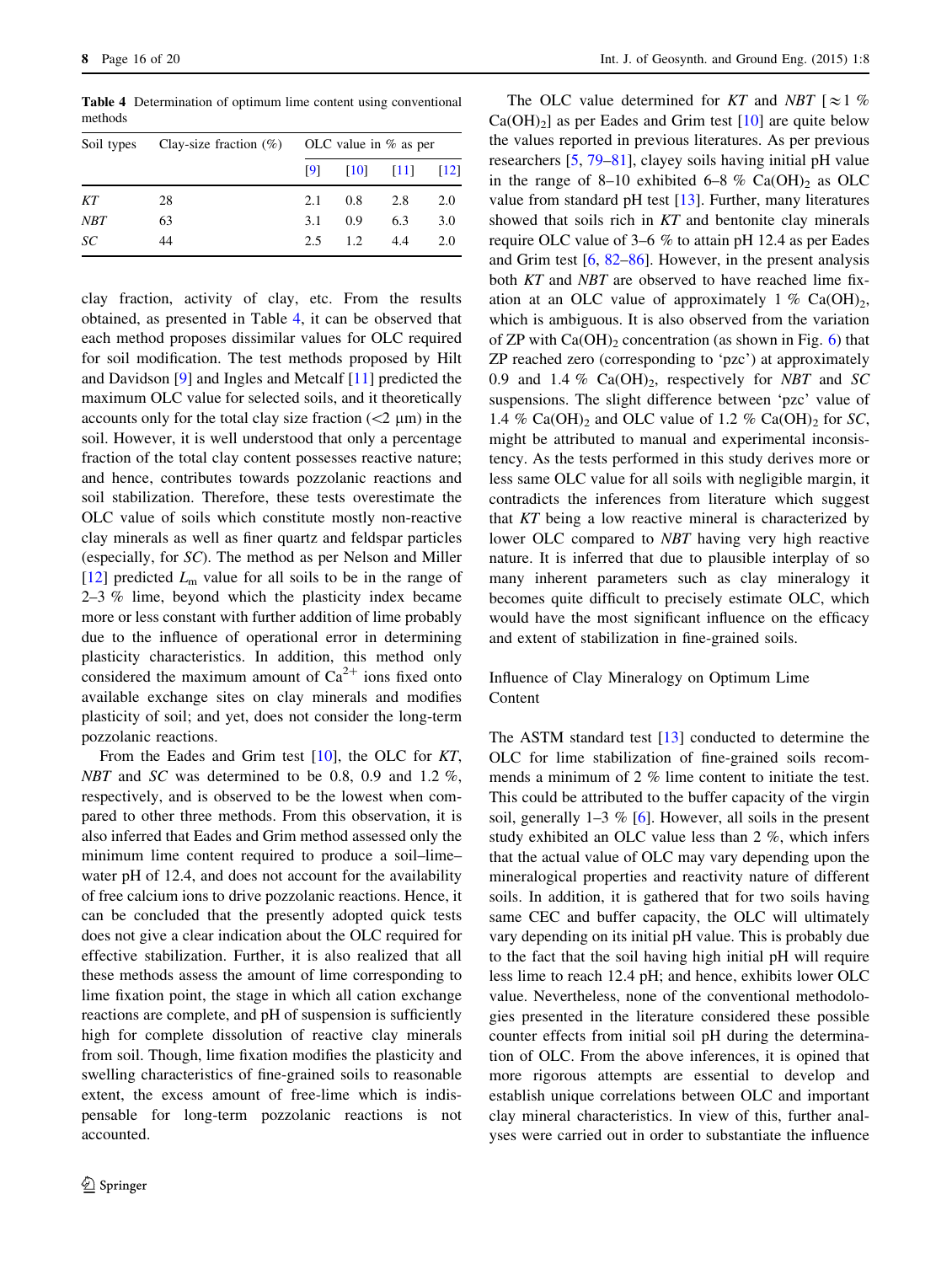

Fig. 7 Influence of clay mineralogical characteristics on OLC

of clay mineralogy on the determination of OLC for longterm stabilization of fine-grained soils.

The inherent physical and mineralogical properties (viz., clay-size fraction, pH, SSA, CEC, buffer capacity, ZP, etc.) of selected soils and measured OLC value were compared and correlated graphically (as shown in Fig. 7). From the observations, it can be well affirmed that clay-size fraction as well as SSA follows the increasing order of  $KT < SC < NBT$ . This is attributed to the cumulative effect of external as well as internal (intra- and inter-clay layer) SSA associated with individual clay particles present in the soils. Similarly, KT having lowest clay mineral content is also characterized by relatively lower CEC as well as buffer capacity compared to NBT and SC. The decrease in CEC with decreasing clay content is attributed to lesser SSA, and consequently, less number of ion exchange sites available per unit weight of soil. Moreover, the linearly proportional relationship between CEC and buffer capacity intimates that soils having higher CEC supply more number of cations to satisfy the deficiency in pore solution; and hence, can resist any change in solution pH to relatively higher extent.

In addition, it is observed that a higher CEC and TBSC results in higher ZP and buffer capacity ascribed to the dissociation of silica and alumina hydroxyl groups at high pH, which consequently increases negative charges on surface of clay minerals, and also neutralizes  $H^+$  ion

concentration in pore solution by supplying  $OH^-$  ions. Thus, KT having an acidic pH is characterized by very low CEC and ZP, while SC and NBT having basic pH exhibits high CEC and ZP values. In spite of all these observations, the OLC value obtained for soils did not match with other properties such as CEC, and buffer capacity. Though KT, NBT, and SC possessed widely varying mineralogical characteristics (refer to Fig. 7), the OLC values of all soils are observed to be approximately 1 %. This contradiction further strengthens the assumption that the high pH of NBT (pH 10.3) and  $SC$  (pH 9.0) literally nullifies the influence of CEC and buffer capacity up on its OLC value determined as per Eades and Grim test [[10\]](#page-17-0).

Based on the above discussions on various theoretical clay mineralogy concepts, it is quite evident that the most critical parameters in lime treatment, namely, ICL and OLC are rather more complex and involved than the contemplations of previous researchers. Though the conventional tests mainly take into account the clay content and plasticity characteristics of soils; yet, they do not account for the indispensible role played by soil–lime compatibility, in terms of chemico-mineralogical characteristics of virgin and treated soils. Further, the present study brings out more specific observations that the standard tests employed for OLC determination [[10,](#page-17-0) [13](#page-17-0)] based on the principle of attaining optimum solution pH of 12.4, indirectly accounts for CEC and buffer capacity of clay minerals as well. During lime stabilization process, the beneficiary is interested in improving the long-term strength and durability of the virgin soil by enhancing the pozzolanic reactions. In order to achieve this, sufficient amount of free  $Si^{4+}$  and  $Al^{3+}$  ions must be available in the pore solution, the dissolution of which occurs at a high pH 12.4. Therefore, the amount of lime that can raise the pH of soil solution to a target pH 12.4 is considered as OLC, which primarily depends on buffer capacity of the soil. The soil types having high buffer capacity will attain pH 12.4 at a rather slower rate; and hence, the OLC will be higher when compared to those having low buffer capacity. From all these observations, we can confidently state that the OLC value characteristically reflects the buffer capacity of the soil which is predominantly influenced by CEC of the soil. Yet, the critical synthesis of available literature suggests that the so measured OLC is the minimum amount of lime only sufficient enough to create favourable conditions for dissolution of reactive clay minerals, but does not supply adequate amount of free  $Ca^{2+}$  ions to take part in the long-term pozzolanic reactions and improve permanent soil strength. Thus, it is further proved that Eades and Grim test is not a reliable method for determination of OLC for stabilization of fine-grained soils. In addition to the standard ASTM test, the determination of unconfined compressive strength of lime-treated soils is indispensible for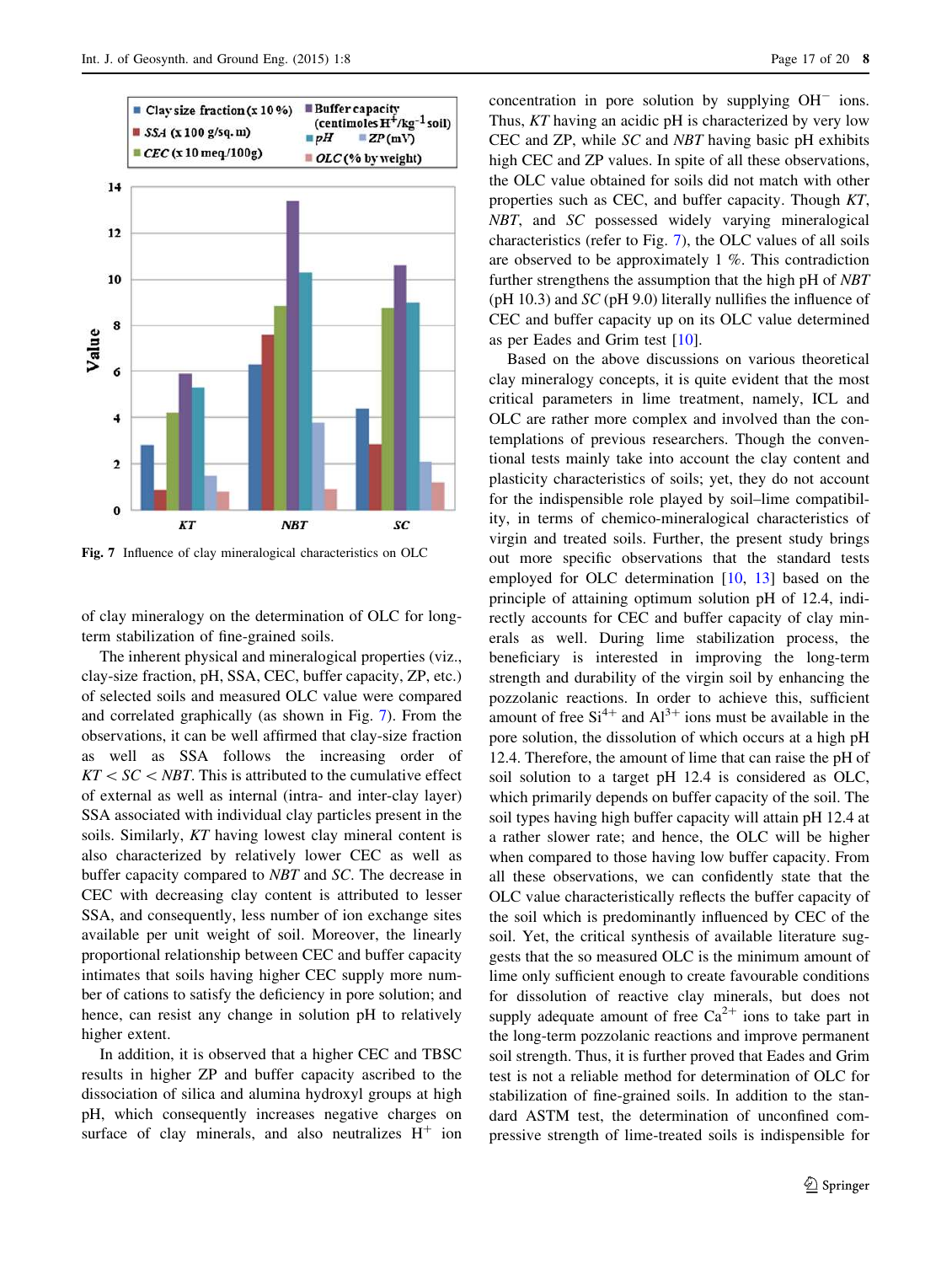<span id="page-17-0"></span>identifying the limiting lime content which can provide maximum strength and durability for stabilized soils.

## Conclusions and Summary

From the critical appraisal of literature pertaining to lime stabilization of fine-grained soils, it is gathered that the researchers implemented several rules of thumb with nebulous concepts, and less conservative approaches for determining OLC required to adequately stabilize and strengthen problematic clayey soils. However, these methodologies have an element of risk, since lime contents marginally above or below the optimum can impart dramatic effects on strength and long-term durability of treated soil matrix. In view of these presumptions, the authors try to bring to focus the fundamental reaction mechanisms involved during OLC determination tests, as well as in situ stabilization. Further, attempts have been made to evaluate the substantial role played by mineralogical characteristics of soil over immediate modification and long-term stabilization of lime-treated soils. The major conclusions which could be drawn from the present study are listed as follows.

- KT has a lower OLC compared to NBT and SC because by the addition of lime KT attains pH 12.4 at a faster rate due to its poorer CEC and buffer capacities. From this, it is hypothesized that OLC has no direct impact on pozzolanic reactions; but, it only provides a suitable condition for easy dissolution of  $Si^{4+}$  and  $Al^{3+}$  ions required for long-term soil–lime interaction.
- The initial pH of  $NBT$  (pH 10.2) and SC (pH 9.0) is very high compared to  $KT$  (pH 5.5); hence, the effect of low buffer capacity of KT on OLC is literally nullified. Consequently, the OLC remains almost same ( $\approx$  1 %) lime) as same amount of lime eventually bring pH to 12.4 for both soils.
- The protocol of Eades and Grim test is true only in terms of rise in solution pH to 12.4 essentially required for initiating pozzolanic reactions, which is eventually caused by increased OH<sup>-</sup> ions concentration supplied by lime. Yet, this test does not provide reliable and substantial information relative to either potential reactivity of particular soil, or magnitude of increased strength realized upon its treatment with OLC.

Based on the implications derived from the present study, it is assessed that soil–lime interaction during stabilization process is a more complex and involved phenomena. Hence, it is recommended that any attempt to obtain more consistent and precise correlations for OLC determination based on concept of clay mineralogy will be beneficial. Moreover, thorough laboratory testing needs to be undertaken [viz., standard tests for unconfined compressive strength and California bearing ratio (CBR) evaluation] for determination of OLC, where long-term strength gain is the primary concern. The research in progress anticipates to establish a generalized relationship between OLC and various fundamental parameters: essentially, pH, CEC and BSC, buffer capacity, curing time, and geotechnical properties (viz., compaction characteristics, consistency indices, coefficient of permeability, unconfined compressive strength, etc.). Further, it is anticipated to culminate in developing a predictive model, which can become a reference/guideline for the field engineers to determine the OLC for wide range of virgin soil properties.

## References

- 1. Arabi M (1986) Fabric and strength of clays stabilized with lime. Dissertation, The Polytechnic of Wales, UK
- 2. Mitchell JK, Soga K (2005) Fundamentals of soil behaviour, 3rd edn. Wiley, New York
- 3. Kavak A, Baykal G (2012) Long term behaviour of lime-stabilized kaolinite clay. Environ Earth Sci 66:1943–1955
- 4. Croft JB (1968) The problem in predicting the suitability of soils for cementitious stabilization. Eng Geol 2(6):397–424
- 5. Ciancio D, Beckett CTS, Carraro JAH (2014) Optimum lime content identification for lime-stabilized rammed earth. Constr Build Mater 53:59–65
- 6. Bell FG (1996) Lime stabilization of clay minerals and soils. Eng Geol 42:223–237
- 7. Jung C, Bobet A (2008) Post-construction evaluation of limetreated soils. Joint Transport Research Program Technical Reports, No. FHWA/IN/JTRP-2007/25, pp 1–231
- 8. Dash SK, Hussain M (2012) Lime stabilization of soils: reappraisal. J Mater Civ Eng 24(6):707–714
- 9. Hilt GH, Davidson DT (1960) Lime fixation in clayey soils. Highw Res Board Bull 262:20–32
- 10. Eades JL, Grim RE (1966) A quick test to determine lime requirements for soil stabilization. Highw Res Rec 139:61–72
- 11. Ingles OG, Metcalf JB (1972) Soil stabilization: principles and practice. Butterworths, Melbourne
- 12. Nelson JD, Miller DJ (1992) Expansive soils: problems and practice in foundation and pavement engineering. Wiley, New York
- 13. ASTM D6276-99a (2006) Standard test method for using pH to estimate the soil–lime proportion requirement for soil stabilization. ASTM International, West Conshohocken
- 14. BS 1924-2 (1990) Stabilized materials for civil engineering purposes, methods of tests for cement-stabilized and lime-stabilized materials—part 2. British Standards Institution, London
- 15. Rogers CDF, Glendinning S, Roff TEJ (1997) Lime modification of clay soils for construction expediency. Proc Inst Civ Eng Geotech Eng 125(4:1):242–249
- 16. Puppala AJ, Wattanasanticharoen E, Punthutaecha K (2003) Experimental evaluations of stabilisation methods for sulphaterich expansive soils. Ground Improv 7(1):25–35
- 17. Little DN (1987) Evaluation of structural properties of lime stabilized soils and aggregates. National Lime Association. [http://](http://02fcdb0.netsolhost.com/documents/publications/free_downloads/soils-aggregates-vol1.pdf) [02fcdb0.netsolhost.com/documents/publications/free\\_downloads/](http://02fcdb0.netsolhost.com/documents/publications/free_downloads/soils-aggregates-vol1.pdf) [soils-aggregates-vol1.pdf.](http://02fcdb0.netsolhost.com/documents/publications/free_downloads/soils-aggregates-vol1.pdf) Accessed 15 Sep 2012
- 18. Clara H, Handy RL (1963) Characteristics of lime retention by montmorillonitic clays. Highw Res Rec 29:55–69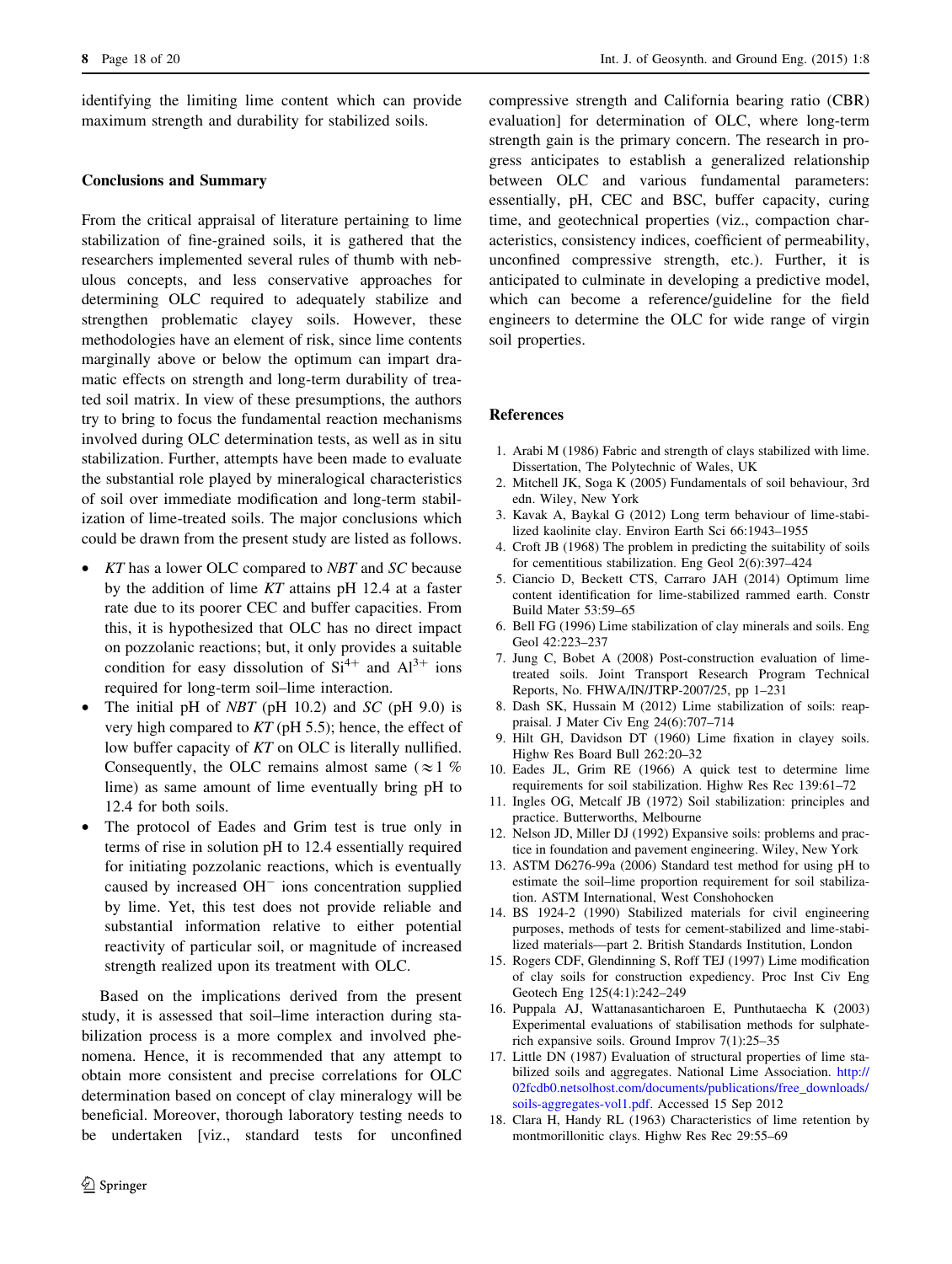- <span id="page-18-0"></span>19. Basma A, Tuncer ER (1991) Effect of lime on volume change and compressibility of expansive clays. Transp Res Rec 1295:52–61
- 20. Bohn HL, McNeal BL, O'Connor GA (2002) Soil chemistry. Wiley, New York
- 21. Sposito G (2008) The chemistry of soils. Oxford University Press, Oxford
- 22. Murray HH (2006) Applied clay mineralogy: occurrences, processing and applications of kaolins, bentonites, palygorskitesepiolite, and common clays. Elsevier, Amsterdam
- 23. Mukherjee S (2013) The science of clays: applications in industry, engineering, and environment. Springer, Berlin
- 24. García-Romero E, Vegas J, Baldonedo JL, Marfil R (2005) Clay minerals as alteration products in basaltic volcaniclastic deposits of La Palma (Canary Islands, Spain). Sediment Geol 174(3):237–253
- 25. Riuz C (2006) Genesis and evolution of the kaolin-group minerals during the diagenesis and the beginning of metamorphism. University of Málaga, Málaga, pp 41–52
- 26. Olphen HV (1963) An introduction to clay colloid chemistry: for clay technologists, geologists, and soil chemists. Interscience Publishers, London
- 27. McLean EO (1982) Soil pH and lime requirement. In: Methods of soil analysis, Part 2—chemical and microbiological properties. American Society of Agronomy, Inc., Soil Science Society of America, Inc., Madison, pp 199–224
- 28. Pansu M, Gautheyrou J (2007) Handbook of soil analysis: mineralogical, organic and inorganic methods. Springer, Berlin
- 29. Maghami S, Nikoodel A (2012) Cation exchange and its role on soil behaviour. Slideshare. [http://www.slideshare.net/Shahram](http://www.slideshare.net/ShahramMaghami/cation-exchange-and-its-role-on-soil-behaviour) [Maghami/cation-exchange-and-its-role-on-soil-behaviour](http://www.slideshare.net/ShahramMaghami/cation-exchange-and-its-role-on-soil-behaviour). Accessed 30 Dec 2013
- 30. Ouhadi VR, Goodarzi AR (2007) Factors impacting the electro conductivity variations of clayey soils. Iran J Sci Technol 31(B2):109–121
- 31. Bandipally S, Cherian C, Arnepalli DN, Pooja CP (2014) Influence of pH on long term performance of lime stabilized finegrained soils. In: Proceedings of Indian geotechnical conference-2014, Kakinada, India
- 32. Miranda-Trevino JC, Cynthia AC (2003) Kaolinite properties, structure and influence of metal retention on pH. Appl Clay Sci 23:133–139
- 33. Stumm W, Morgan JJ (1981) Aquatic chemistry: an introduction emphasizing chemical equilibria in natural waters. Wiley, New York
- 34. Mengel DB (1914) Fundamentals of soil cation exchange capacity (CEC). Agronomy Guide. Purdue University, AY 238
- 35. IS: 2720-Part XXIV (1976) Methods of test for soils: determination of cation exchange capacity. Bureau of Indian Standards, New Delhi
- 36. ASTM D7503-10 (2010) Standard test method for measuring the exchange complex and cation exchange capacity of inorganic fine-grained soils. ASTM International, West Conshohocken
- 37. Ma C, Eggleton RA (1999) Cation exchange capacity of kaolinite. Clays Clay Miner 47(2):174–180
- 38. Marshall RT (1967) Factors influencing the plasticity and strength of lime–soil mixtures. Eng Exp Stn Bull 492:1–19
- 39. Koslanant S (2006) Influence of storage conditions on geotechnical properties of Ariake clay and on its chemical stabilization. Dissertation, Saga University Graduate School of Science and Engineering
- 40. Choquette M, Berube M, Locat J (1987) Mineralogical and microtextural changes associated with lime stabilization of marine clays from eastern Canada. Appl Clay Sci 2:215–232
- 41. Violante A, Krishnamurti GSR, Pigna M (2008) Factors affecting the sorption–desorption of trace elements in soil environments. In: Biophysico-chemical processes of heavy metals and metalloids in soil environments. Wiley, New York, pp 169–213
- 42. Sparks DL (1988) Soil physical chemistry. CRC Press, Boca Raton
- 43. Moayedi H, Huat BBK, Kazemian S, Mohammad TA (2012) Effect of stabilizer reagents on zeta potential of kaolinite and its relevance to electrokinetic treatment. J Dispers Sci Technol 33:103–110
- 44. Angle CW, Hamza HA (1989) An electrokinetic study of a natural coal associated mixture of kaolinite and montmorillonite in electrolytes. Appl Clay Sci 4:263–278
- 45. Smoluchowski MV, Graetz L (1921) Handbuch der Elektrizität und des Magnetismus. Band II, vol 2. Barth-Verlag, Leipzig, pp 366–428
- 46. Akbulut S, Arasan S (2010) The variations of cation exchange capacity, pH, and zeta potential in expansive soils treated by additives. Int J Civ Struct Eng 1(2):139–154
- 47. Sharma NK, Swain SK, Sahoo UC (2012) Stabilization of a clayey soil with fly ash and lime: a micro level investigation. Geotech Geol Eng 30(5):1197–1205
- 48. Chorom M, Rengaswamy P (1995) Dispersion and zeta potential of pure clays as related to net particle charge under varying pH, electrolyte concentration and cation type. Eur J Soil Sci 46:657–665
- 49. Yukselen Y, Kaya A (2003) Zeta Potential of kaolinite in the presence of alkali, alkaline earth and hydrolyzable metal ions. Water Air Soil Pollut 145:155–168
- 50. Sposito G (1989) Surface reactions in natural aqueous colloidal systems. Schweiz Chem Verb 43:169–176
- 51. Kaya A, Yukselen Y (2005) Zeta potential of soils with surfactants and its relevance to electrokinetic remediation. J Hazard Mater B120:119–126
- 52. O'Flaherty CA (1988) Highway engineering—Volume 2, 3rd edn. Edward Arnold, London
- 53. Osula DOA (1991) Lime modification of problematic laterite. Eng Geol 30:141–154
- 54. Osinubi KJ, Ijimdiya TS, Nmadu I (2009) Lime stabilization of black cotton soil using bagasse ash as admixture. Adv Mater Res 62:3–10. doi:[10.4028/www.scientific.net/AMR.62-64.3](http://dx.doi.org/10.4028/www.scientific.net/AMR.62-64.3)
- 55. Thomas GW, Sparks DL, Page AL, Helmke PA, Loeppert RH, Soltanpour PN, Sumner ME (1996) Soil pH and soil acidity. In: Methods of soil analysis, Part 3—chemical methods. American Society of Agronomy, Inc., Soil Science Society of America, Inc., Madison, pp 475–490
- 56. Silva JA, Uchida RS (2000) Plant nutrient management in Hawaii's soils: approaches for tropical and subtropical agriculture. College of Tropical Agriculture and Human Resources, University of Hawaii, Manoa, Honolulu
- 57. Kissel D, Isaac B, Hitchcock R, Sonon L, Vendrell P (2005) Lime requirement by measurement of the lime buffer capacity. [http://](http://www.naptprogram.org/files/napt/publications/method-papers/2005-lime-requirement-by-the-measurment-of-the-lime-buffer-capacity.pdf) [www.naptprogram.org/files/napt/publications/method-papers/](http://www.naptprogram.org/files/napt/publications/method-papers/2005-lime-requirement-by-the-measurment-of-the-lime-buffer-capacity.pdf) [2005-lime-requirement-by-the-measurment-of-the-lime-buffer](http://www.naptprogram.org/files/napt/publications/method-papers/2005-lime-requirement-by-the-measurment-of-the-lime-buffer-capacity.pdf)[capacity.pdf](http://www.naptprogram.org/files/napt/publications/method-papers/2005-lime-requirement-by-the-measurment-of-the-lime-buffer-capacity.pdf). Accessed 21 Aug 2012
- 58. Federer CA, Hornbeck JW (1985) The buffer capacity of forest soils in New England. Water Air Soil Pollut 26:163–173
- 59. Yong RN, Warkentin BP, Phadungchewit Y, Galvez R (1990) Buffer capacity and lead retention in some clay materials. Water Air Soil Pollut 53:53–67
- 60. Yong RN, Ouhadi VR, Goodarzi AR (2009) Effect of  $Cu<sup>++</sup>$  ions and buffering capacity on smectite microstructure and performance. J Geotech Geoenviron Eng 135:1981–1985
- 61. Magdoff FR, Barlett RJ (1985) Soil pH buffering revisited. Soil Sci Soc Am J 49(1):145–148
- 62. Weaver AR, Kissel DE, Chen F, West LT, Adkins W, Rickman D, Luvall JC (2004) Mapping soil pH buffering capacity of selected fields in the coastal plain. Soil Sci Soc Am J 68(2):662–668
- 63. Liu M, Kissel DE, Vendrell PF, Cabrera ML (2004) Soil lime requirement by direct titration with Ca(OH)<sub>2</sub>. Soil Sci Soc Am J 68(4):1228–1233